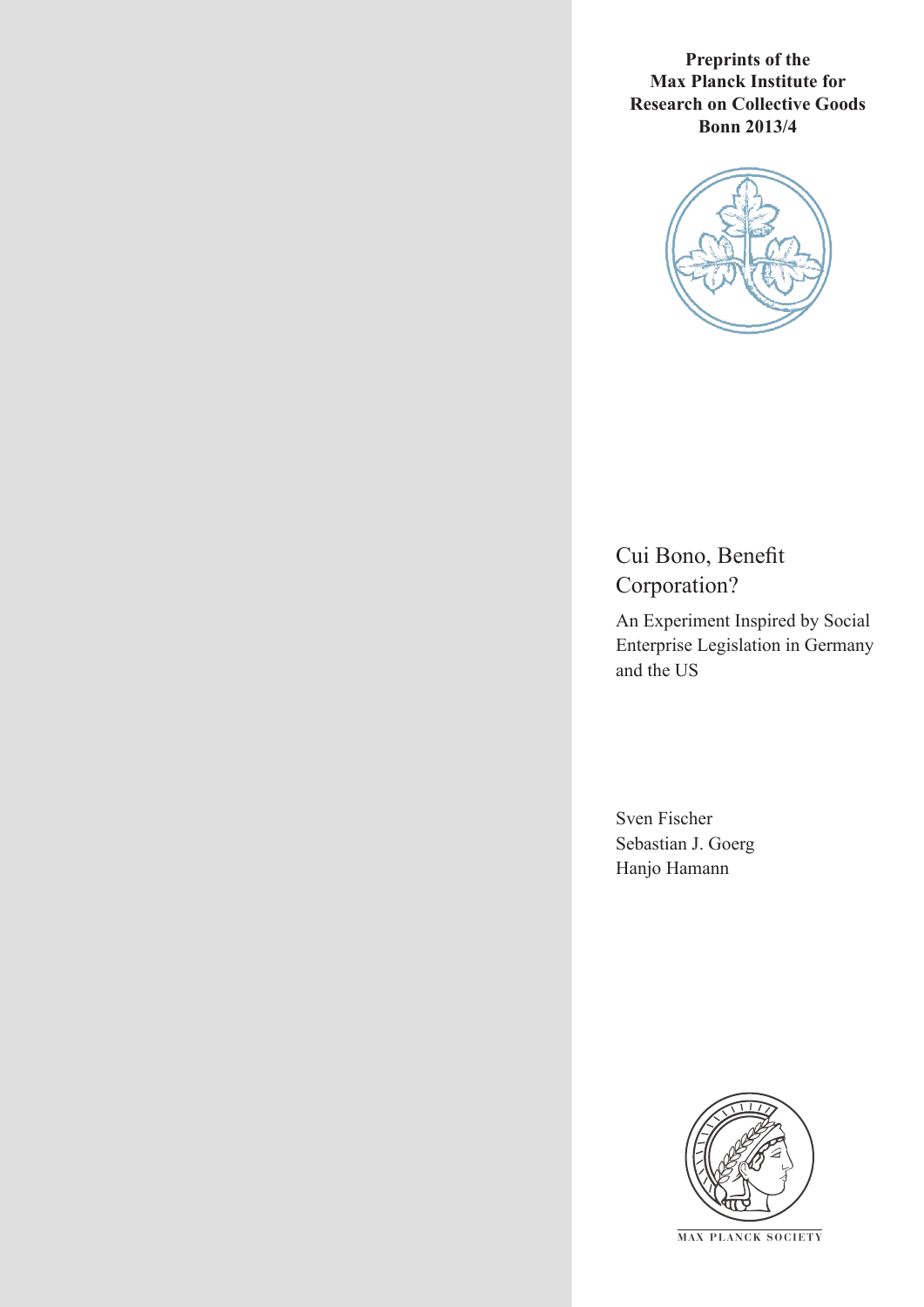

# **Cui Bono, Benefit Corporation? An Experiment Inspired by Social Enterprise Legislation in Germany and the US**

Sven Fischer / Sebastian J. Goerg / Hanjo Hamann

February 2013

Max Planck Institute for Research on Collective Goods, Kurt-Schumacher-Str. 10, D-53113 Bonn http://www.coll.mpg.de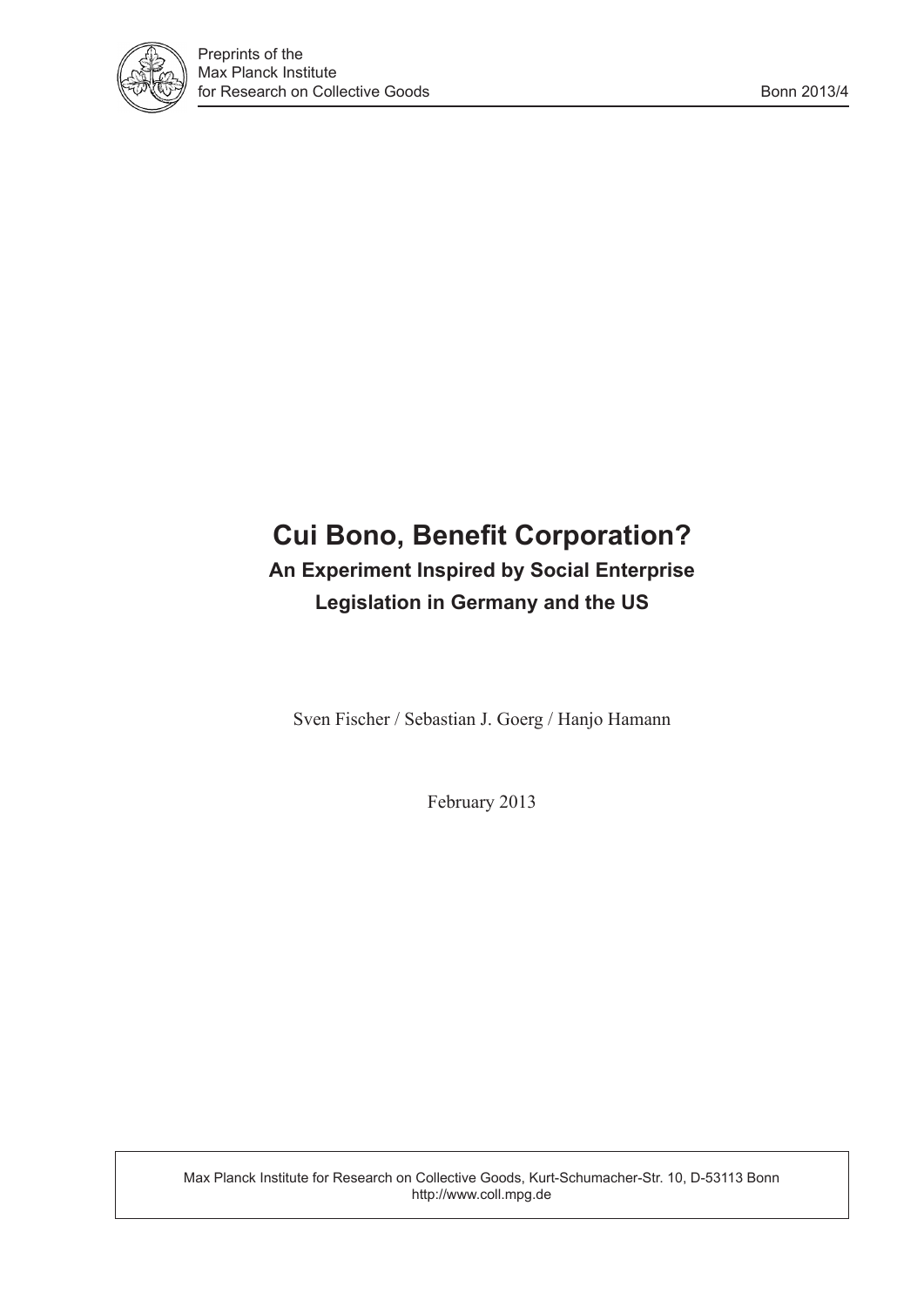# Cui Bono, Benefit Corporation? An Experiment Inspired by Social Enterprise Legislation in Germany and the US<sup>∗</sup>

Sven Fischer, Sebastian J. Goerg, and Hanjo Hamann

This version: February 8, 2013

#### Abstract

How do barely incentivized norms impact incentive-rich environments? We take social enterprise legislation as a case in point. It establishes rules on behalf of constituencies that have no institutionalized means of enforcing them. By relying primarily on managers' other-regarding concerns whilst leaving corporate incentive structures unaltered, how effective can such legislation be? This question is vital for the ongoing debate about social enterprise forms, as recently introduced in several US states and in British Columbia, Canada. We ran a laboratory experiment with a framing likened to German corporate law which traditionally includes social standards. Our results show that a stakeholder provision, as found in both Germany and the US, cannot overcome material incentives. However, even absent incentives the stakeholder norm does not foster otherregarding behavior but slightly inhibits it instead. Our experiment thus illustrates the paramount importance of taking into account both incentives and framing effects when designing institutions. We tentatively discuss potential policy implications for social enterprise legislation and the stakeholder debate.

**JEL classification:** A12, D01, D03, L21, M14, M52

Keywords: stakeholder value, social enterprise, benefit corporation, corporate law, experiment

<sup>∗</sup> Sven Fischer: Max-Planck-Institute for Research on Collective Goods, Kurt-Schumacher-Str. 10, 53113 Bonn, Germany. Sebastian J. Goerg: Department of Economics, Florida State University, 113 Collegiate Loop, Tallahassee, FL 32306-2180, USA. Hanjo Hamann: Max-Planck-Institute for Research on Collective Goods. Corresponding author: Hanjo Hamann (hamann@coll.mpg.de). We are grateful for helpful comments by Eckart Büren, Michael Dorff, Christoph Engel, Kristoffel Grechenig, Oliver Himmler, and Klaus-Ulrich Schmolke on earlier versions of the paper.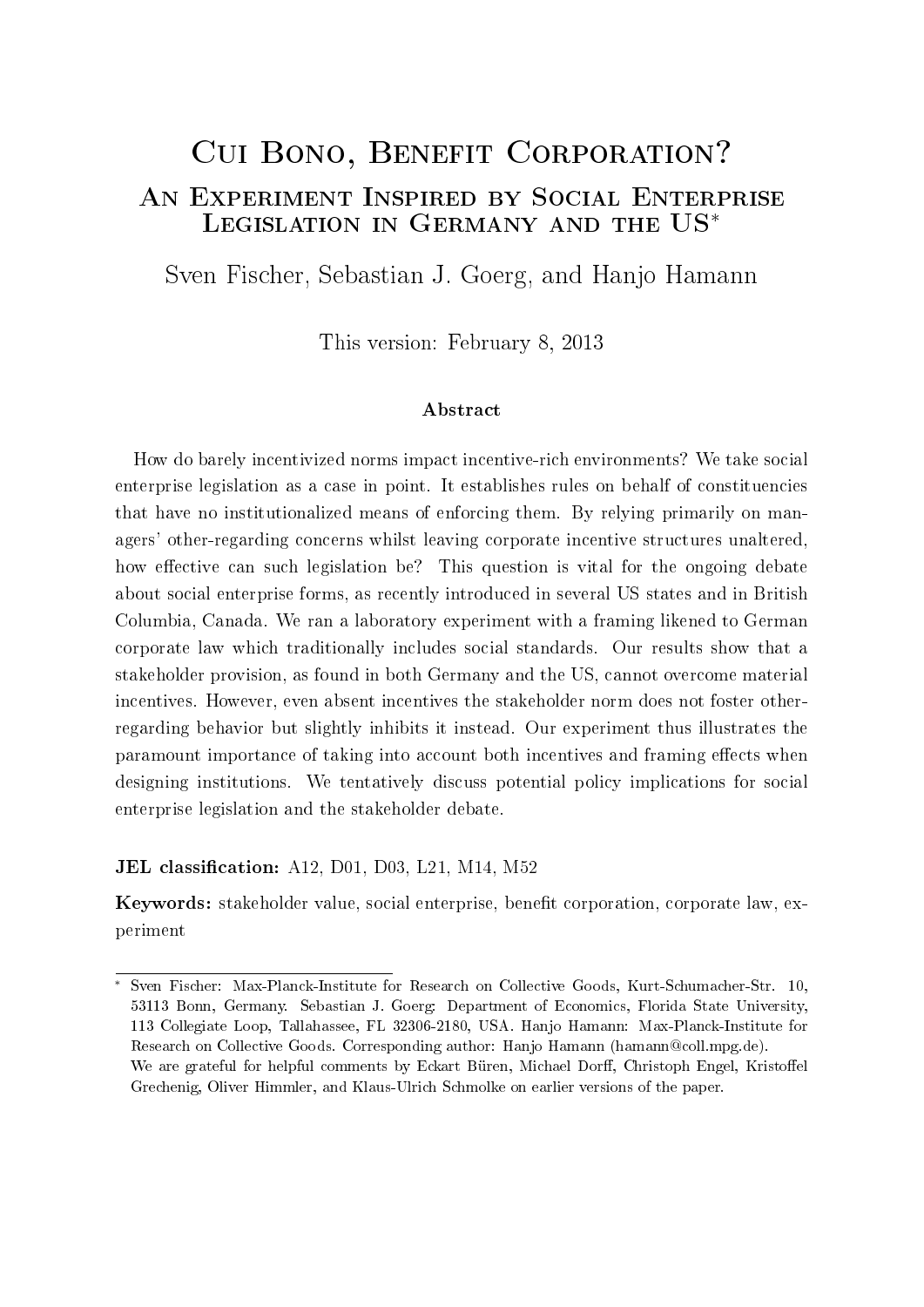## 1 Introduction

Don't tell me where your priorities are. Show me where you spend your money and I'll tell you what they are."

James W. Frick (University of Notre Dame)

#### The Social Purpose, and New Types, of Business Corporations

If many years from now historians analyze the turn of the first to the second decade of the current century, they might identify corporate greed as one of the more persistent and defining buzzwords of this  $era<sup>1</sup>$  Corporate greed is said to have caused economic crises world-wide, and in one of the more unlikely motion picture sequels ever to be made, we see Gordon Gekko suggesting: "I once said "Greed is good". Now it seems it's  $\text{legal."}^2$ 

This alleged greed for profit however has also given new thrust to a movement known by CSR, corporate social responsibility (e.g., Bénabou and Tirole 2010). More than ever, firms care about their reputation and discover the social purpose of doing commercial business. The "Rise of the Social Enterprise" is seen as the "Future of the Law" (Timmerman et al. 2011) and special legal entities emerge all over the world. Most notable among these may be the Low-profit Limited Liability Company, L3C (e.g., Murray and Hwang 2011) and the benefit corporation (e.g., Plerhoples 2012) of US provenance, but similar legal forms were created in the UK 2005 ("community interest companies"), as well as in Canada's British Columbia 2012 ("community contribution company") and elsewhere. While their exact designs differ from state to state, their common idea is that "A director of a benefit corporation has a duty to "consider the effects of any action

 $\overline{1}$  By now, the bookstore shelves are loaded with titles like *Pigs at the Trough: How Corporate Greed* and Political Corruption Are Undermining America (A. Huffington), Greed and Corporate Failure: The Lessons from Recent Disasters (S. Hamilton and A. Micklethwait), or Civic Empowerment in an Age of Corporate Greed (E. C. Lorenz). Of course, the discussion on corporate greed also caught the attention of the legislator resulting in the Sarbanes-Oxley Act (cf. DeCelestino 2006).

<sup>&</sup>lt;sup>2</sup> "Wall Street: Money Never Sleeps", a film by Oliver Stone, 20th Century Fox, 2010.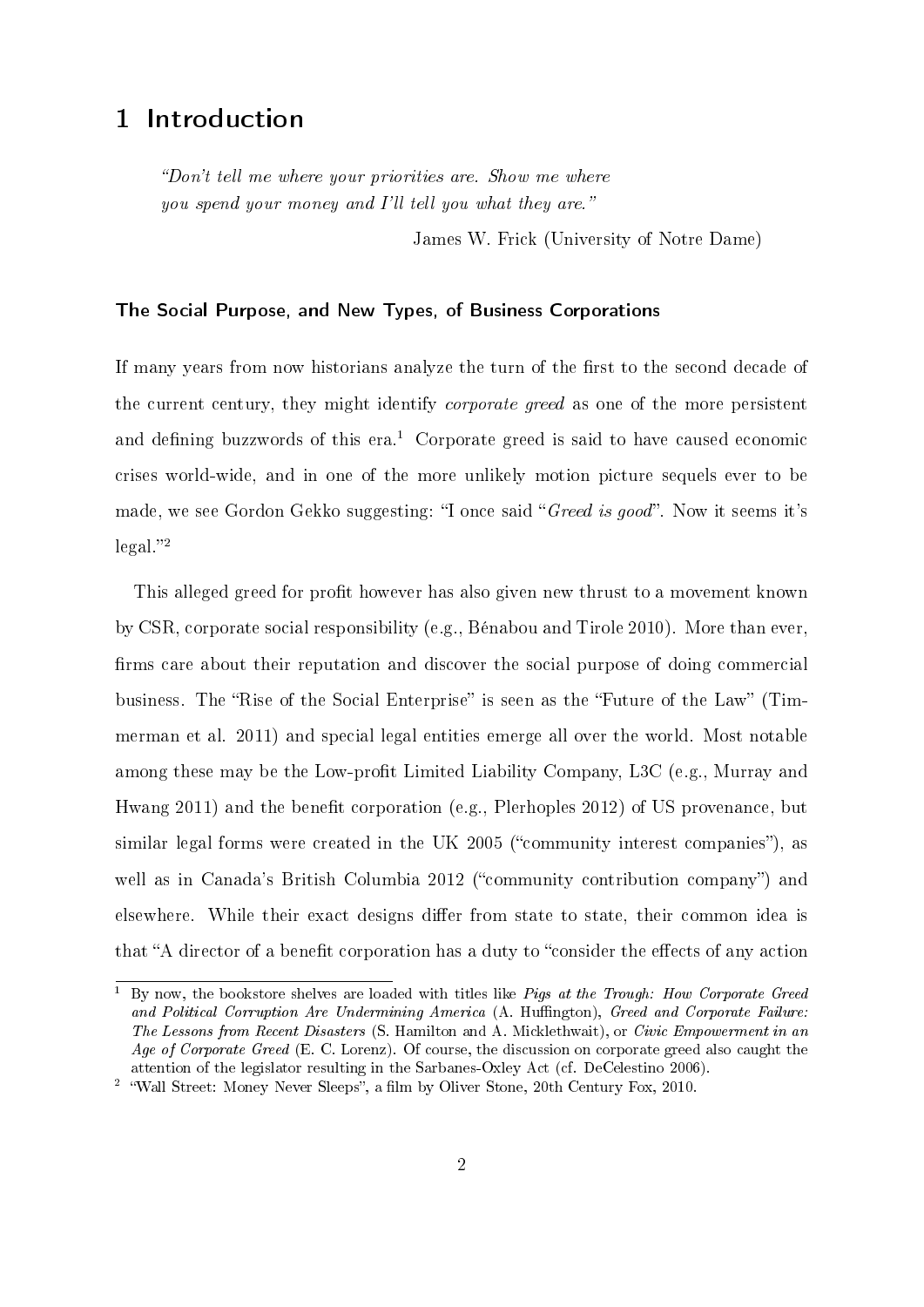or inaction upon" the stakeholders of the benefit corporation."<sup>3</sup> The new form of social enterprise thus invokes a terminology that has long been a bone of contention among corporate law scholars internationally: While US American scholarship had celebrated shareholder value as the "end of history" for corporate law (Hansmann and Kraakman 2001) with few notable exceptions (Blair and Stout 1999; Greenfield 2005), continental European systems like Germany traditionally put more emphasis on other corporate stakeholders such as employees and creditors, and even outside constituencies like the "general public" (Jürgens et al. 2000; Fiss and Zajac 2004).

Since stakeholder value has long been the predominant conception of German corporate law, German experiences can surely inform the social enterprise legislation currently arising in North America. The remaining two sections of this introduction elaborate on how exactly the German corporate framework is comparable to that of the new brand of US corporations, and how a study inspired by this framework can cast a light on the determinants of its efficacy.

#### German Stakeholder Legislation and US Benefit Corporations

The first formal requirement for German managers to consider stakeholder value dates back to 1937. At the time, Sec. 70 of the new Stock Corporation Act read:

The Management Board has to independently manage the company as required by the well-being of the enterprise and its workforce and the common good of populace and Reich."<sup>4</sup>

This provision was in force for almost thirty years, but got abolished during the 1965 redesign of corporate law. Not because it had not proven its value, but because law-

 $\overline{\text{www.benefitcorp.net/for-directors/what-are-mv-duties}}$ .

<sup>4</sup> Note that, despite its conspicuous timing, this was not a statement merely of Third Reich ideology, but of "a changing economic attitude which had progressively gained popularity since the days after World War One and which today, more than ever, is a crucial requirement for any business undertaking." (Schmidt and Meyer-Landrut 1961: 436).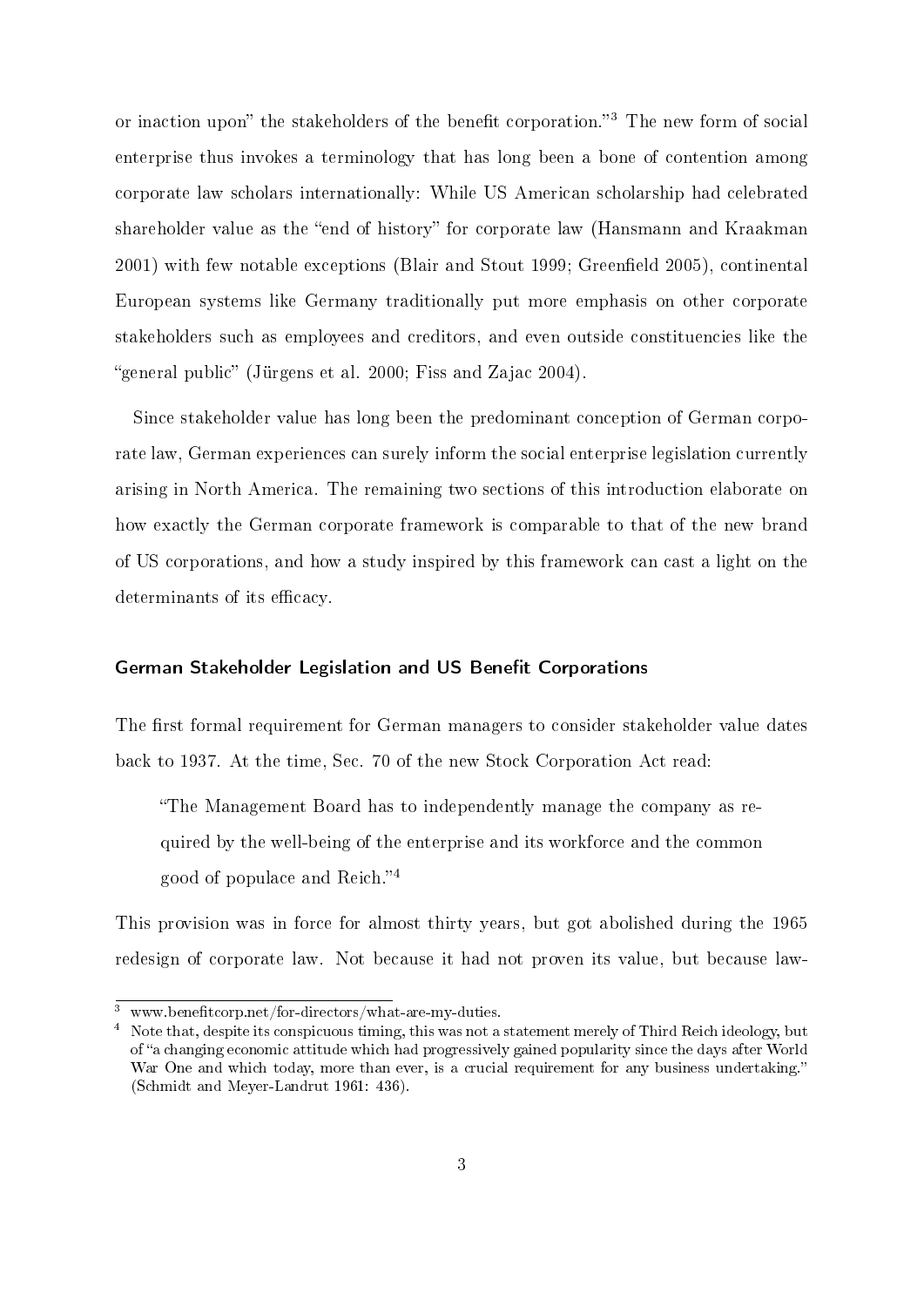makers had come to consider it so obvious that they saw no need to keep it in the law. Rather they feared that the sequence in which enterprise, workforce, populace and state appear, might be construed as a hierarchy of interests which the norm never intended (parliamentary print matter  $4/171$ ). The next bout of explicit stakeholder legislation did not appear until after the two major economic crises of the young millennium. In 2009, Sec. 4.1.1 of the German Corporate Governance Code (GCGC) was amended to read:

The Management Board is responsible for independently managing the enterprise in the interest of the enterprise, thus taking into account the interests of the shareholders, its employees and other stakeholders, with the objective of sustainable creation of value.

According to a semi-authoritative commentary, "stakeholders" consist of at least "employees, managers, customers, suppliers and the general public" (Von Werder 2010: par. 353), giving the provision much the same flavor as its 1937 predecessor.

In the US, traditional business corporations had to comply only with shareholder interests. But very recently an alternative type of corporation, without a pure shareholder orientation, was introduced. In April 2010, Maryland was the first state to introduce so called benefit corporations and by now more than a dozen states have followed suit.<sup>5</sup> The idea of benefit corporations is to bridge the gap between traditional business corporations, in which managers have too little leeway to benefit society, and traditional non-profits, in which founders have too little leeway to benefit themselves (Murray and Hwang  $2011$ ) – thus enabling entrepreneurs to set up firms that "truly serve two masters" (Plerhoples 2012: 223). The model legislation on benefit corporations, which requires directors to

"consider the effects of any action or inaction upon: (i) the shareholders of

 $\frac{5}{5}$  www.benefitcorp.net/state-by-state-legislative-status.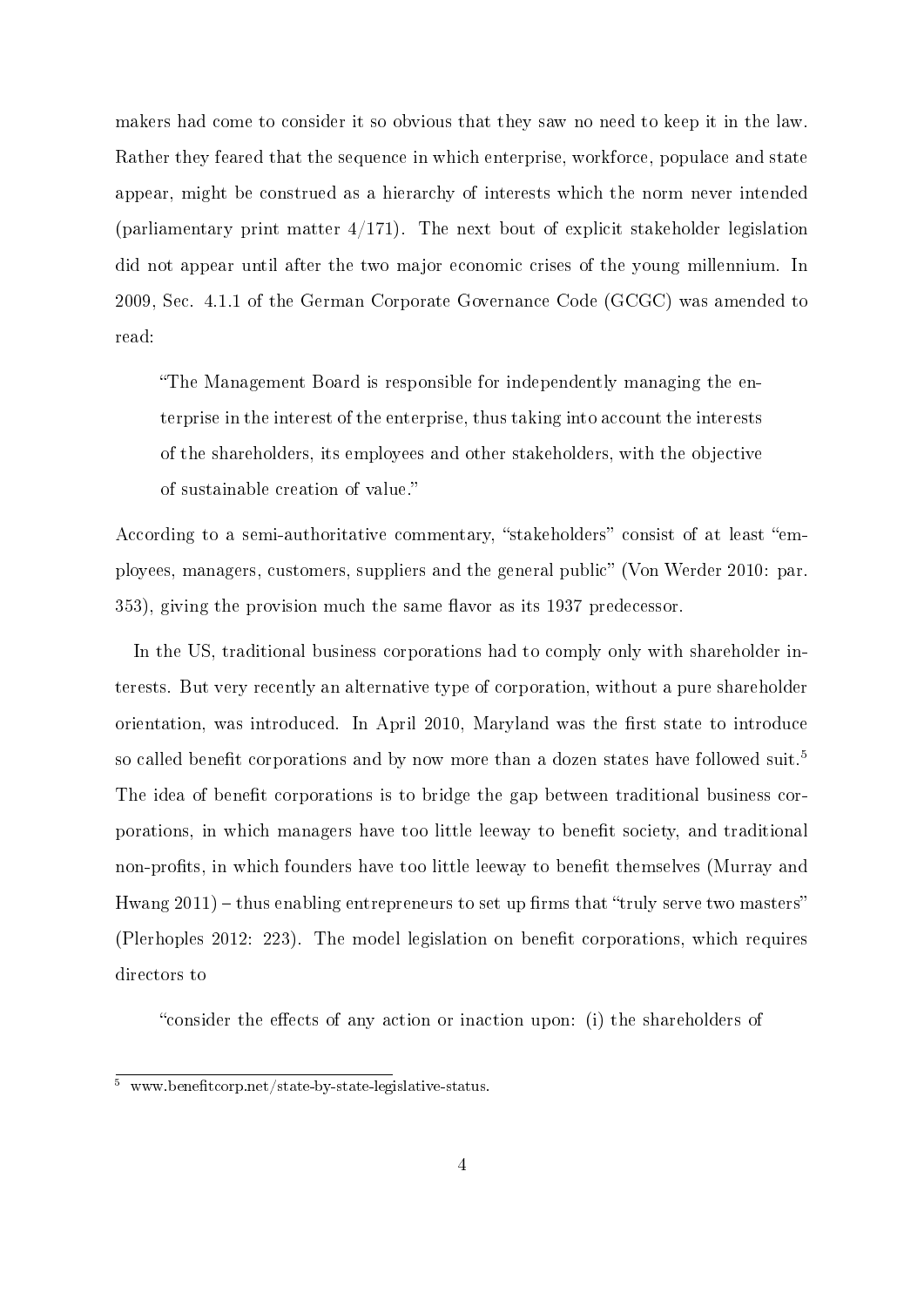the benefit corporation, (ii) the employees and workforce of the benefit corporation, its subsidiaries and its suppliers, (iii) the interests of customers as beneficiaries of the general public benefit or specific public benefit purposes of the benefit corporation, (iv) community and societal factors, including those of each community in which offices or facilities of the benefit corporation, its subsidiaries and its suppliers are located, (v) the local and global environment,  $[\ldots]$ <sup>"6</sup>

Compared with the German provision quoted above, its American equivalent may be more verbose, but its wording is strikingly similar to the one used in the German Corporate Governance Code. Note, though, that the German Code is drafted by a government commission, not by parliament, and is therefore no binding law in its own right. Instead, Sec. 4.1.1 GCGC summarizes what government considers to be the status quo of corporate law binding not by virtue of the GCGC but by virtue of the body of formally enacted statutes. Despite this difference in the regulatory mechanism, the sanctioning mechanisms are identical: Shareholders "are listed first, and remain the only stakeholder entitled to bring a legal action against the corporation or its directors [... such as] a benefit enforcement proceeding for failure to consider other stakeholder interests".<sup>7</sup>

#### A Behavioral Study Inspired by Stakeholder Legislation

Both Sec. 4.1.1 GCGC and the model legislation regarding benefit corporations seem rather odd. What good is a duty to consider a host of stakeholders, when only one of those can litigate? Doesn't this asymmetry quite naturally force managers to look no further than to the shareholders' will? Then a benefit corporation really wouldn't be much different from an ordinary corporation, whose degree of other-regarding "prefer-

 $6$  www.benefitcorp.net/for-directors/guidance-considering-stakeholder-interests.

 $7$  www.benefitcorp.net/for-directors/guidance-considering-stakeholder-interests.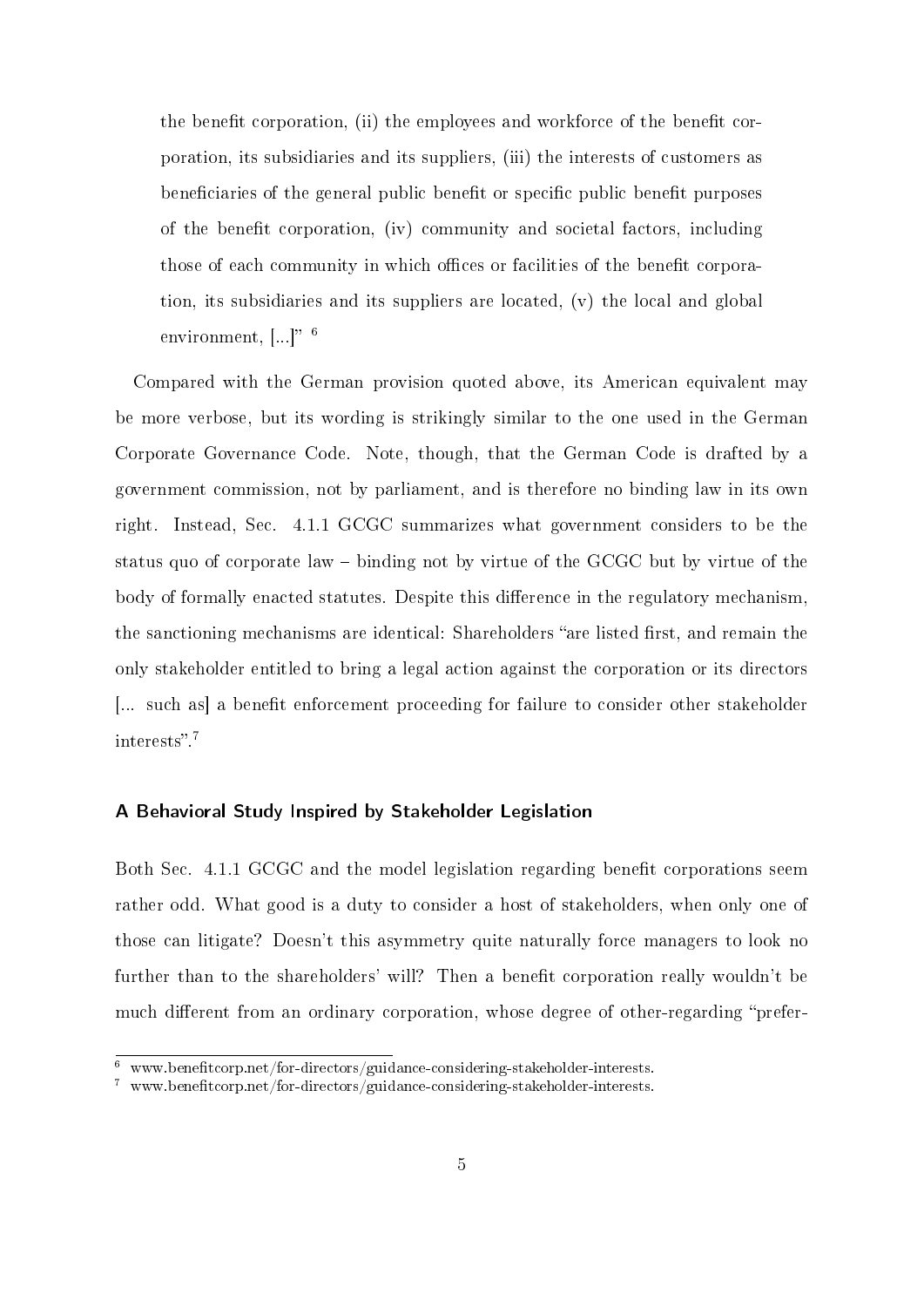ence" is merely a function of the generosity of its shareholders.<sup>8</sup> Whether or not such stakeholder statutes can increase the other-regarding focus of corporate decision-making is ultimately an empirical question. Because "much could turn on a more sophisticated understanding of the role played by other-regarding preferences within corporations and corporate law" (Greenfield and Kostant 2003: 986), we shall turn to the behavioral literature for a first intuition of what to expect. Since managers of both classical and benefit corporations are answerable only to the shareholders, the traditional principal agent relation holds in either case. Recent behavioral studies have observed that delegating decisions to an agent markedly reduces other-regarding behavior in both the ultimatum game (Fershtman and Gneezy 2001) and the dictator game (Hamman et al. 2010).<sup>9</sup> At the same time, neither the dictator who delegated her decision to an agent, nor her agent feel responsible for the reduction in the amount given to recipients (Hamman et al. 2010). It may be arguable whether the ability to commission unethical behavior while maintaining a positive self-image is really "an additional rationale" for principals to hire agents (Hamman et al. 2010) or merely one of agency's behavioral effects. Either way, the finding is backed by other experiments showing that third parties indeed hold principals less responsible for harm inflicted through agents  $-$  even if the principals have full foreknowledge of their agent's actions (Blount 1995, Bartling and Fischbacher 2008, Coffman 2011). This literature clearly suggests that agents have a behavioral tendency to disregard interests other than their own and that of their principal. Then how consequential can stakeholder legislation be?

Studies on the behavioral effects of agency cannot answer this question directly, as

This measure of generosity may differ between companies that actively select into the legal form of a benefit corporation (as in the US) and companies that are invariably subject to stakeholder rules (as in Germany). Presently we do not consider these different selection processes, but investigate behavior in the presence of soft law favoring stakeholders. We will return to this issue in our Discussion section.

<sup>9</sup> In a standard dictator game, one participant (the proposer) receives an endowment which she is free to keep for herself or share in any way she wishes with a second participant (the receiver). In the ultimatum game, the receiver can veto the suggested division by the proposer, where veto results in zero payoffs for both players. Since the proposer in either game has little to no reason to offer positive amounts, both games are frequently used to measure other-regarding concern.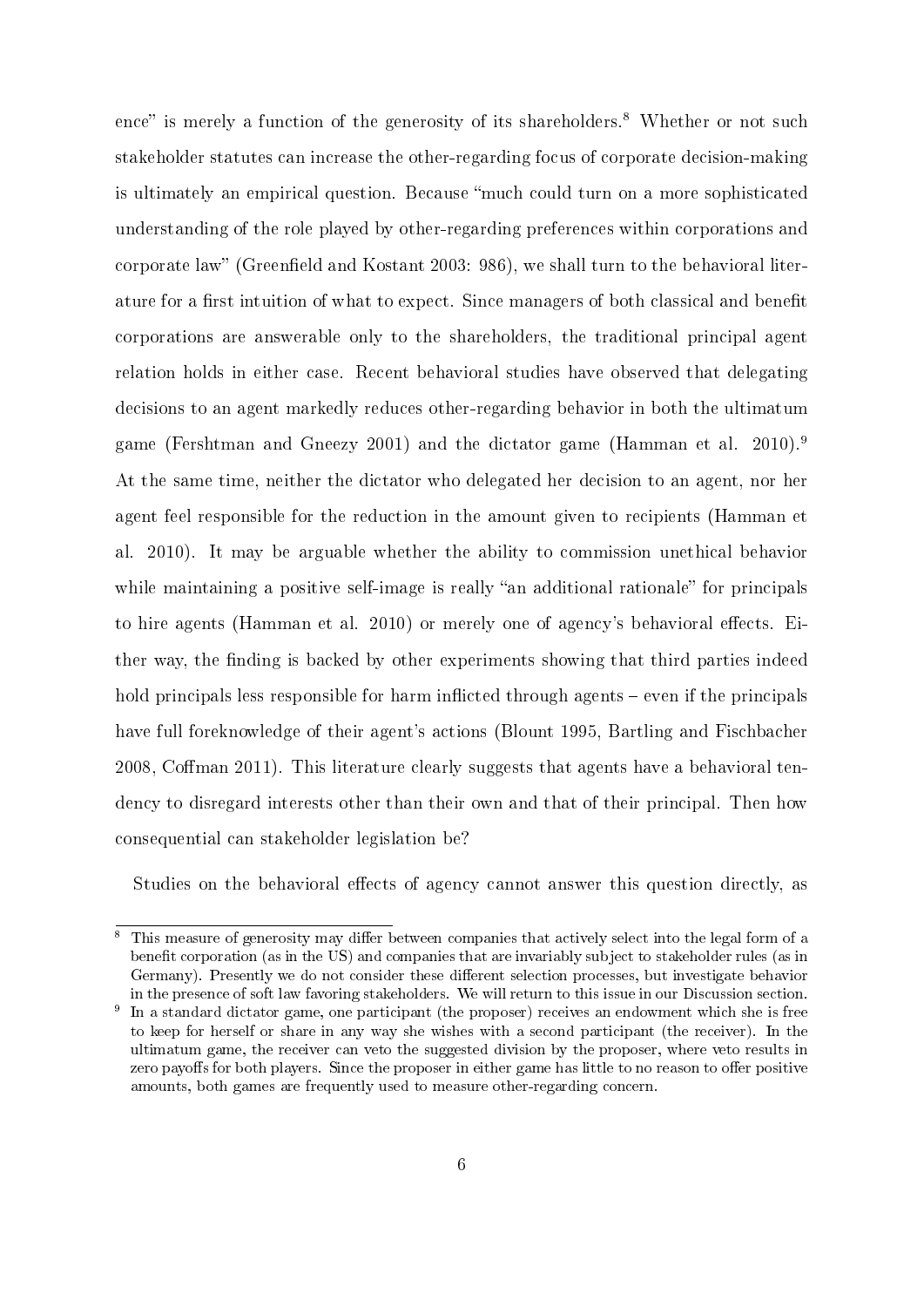they are too decontextualized. A context-enriched environment is thus required. However using a too context-rich environment may not be feasible either. The effectiveness of norms is difficult, if not impossible, to evaluate in the real world. Norms are ambiguous and subject to partial interpretations, especially in the complex corporate world where one can hardly measure which motives actually affect policies. Corporate boards are not an ideal target of behavioral research. They are rich institutional arrangements with  $intransparent$  decision-making procedures, which makes identification of causation difficult, if not impossible. On top of that, board members are typically high-profile decision makers concerned with confidential high-stake decision tasks, which makes it difficult to engage them for behavioral research in the field. The latter issue may be ameliorated by conducting surveys (Adams et al. 2011) or interviews (Manâa 2010). Yet, the concern with causation remains. It cannot be overcome by comparing environments with and without stakeholder norms (e.g., by cross country comparison) because these are inevitably confounded with many other differences. Unless a convincing difference-indifferences approach is feasible, the most suitable research design in the present context, therefore, appears to be a controlled laboratory experiment which introduces the corporate decision-making context by imitating its incentives and framing.

## 2 Design

As a workhorse for our experimental investigation, we chose the widely-used dictator game (Forsythe et al. 1994). Being a non-strategic interaction, this game best reflects the interaction between a corporation and stakeholders that are not represented in corporate decision-making<sup>10</sup> and have no immediate bargaining or sanctioning power. Our design therefore departs from Greenfield and Kostant  $(2003)$ , where corporate decision-making was seen as a bargaining process and thus operationalized as an ultimatum game. While

 $10$  In Germany that excludes e.g. employees who are represented on the supervisory board via codetermination laws, or creditors insofar as they have a seat on the supervisory board.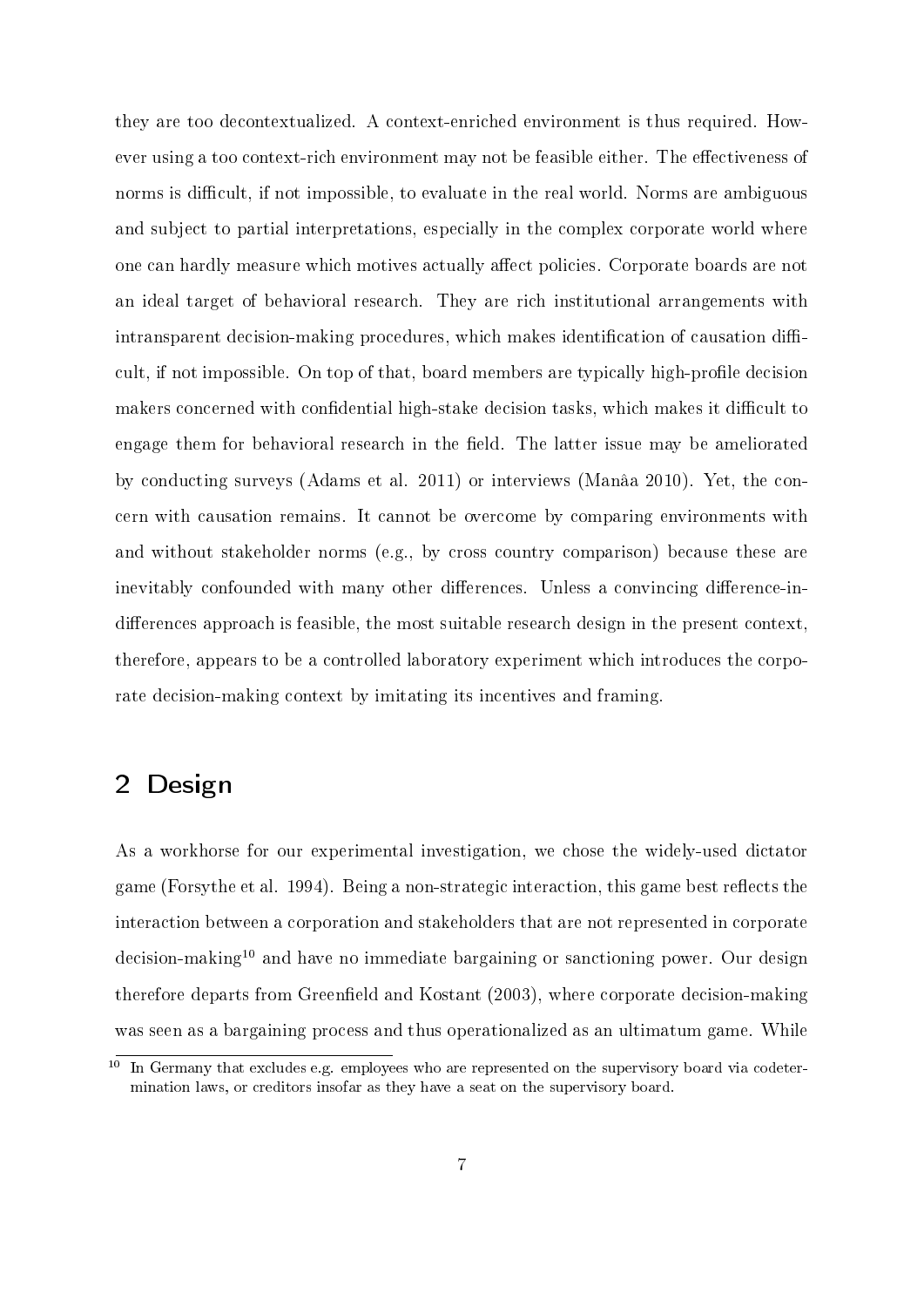this perspective certainly has merit, it does not address stakeholder value so much as non-myopic shareholder value: Benefiting an agent who has direct bargaining power vis-à-vis the corporation can always be couched in terms of shareholder value. Such bargaining power may be intangible and thus hard for managers to provide evidence for, but this is better addressed by the business judgment rule than by stakeholder legislation. The specific value added by stakeholder legislation is to enable corporate social responsibility towards agents that have no discernible influence in the company. Our choice of the dictator game reflects that perspective.

Our experimental design tries to unpack corporate decision-making by systematically varying three factors in the dictator game: agency, incentives and framing. We operationalized "incentives" by introducing a manager market rather than giving shareholders the opportunity to sue; the former is easier to implement and can draw on previous literature (Hamman et al. 2010). Table 1 gives an overview of the five different treatments. Treatment 1 serves as a benchmark in which owner-managers divide a fixed pie between themselves and other stakeholders. In treatments 2 to 5 this division is decided upon by hired managers, in a  $2 \times 2$ -factorial design with variations of incentives (competition) and norms. These variations are given in Table 2.

Table 1: Treatments

| Number                     | Name                                                                | Characteristic                                                                                                                                                                                                                  |
|----------------------------|---------------------------------------------------------------------|---------------------------------------------------------------------------------------------------------------------------------------------------------------------------------------------------------------------------------|
| T1<br>T2<br>T3<br>T4<br>T5 | Control<br>NoCompNoStake<br>CompNoStake<br>NoCompStake<br>CompState | Manager owned company<br>Stakeholder norm absent, with entrenched manager<br>Stakeholder norm absent, with manager market<br>Stakeholder norm present, with entrenched manager<br>Stakeholder norm present, with manager market |
|                            |                                                                     |                                                                                                                                                                                                                                 |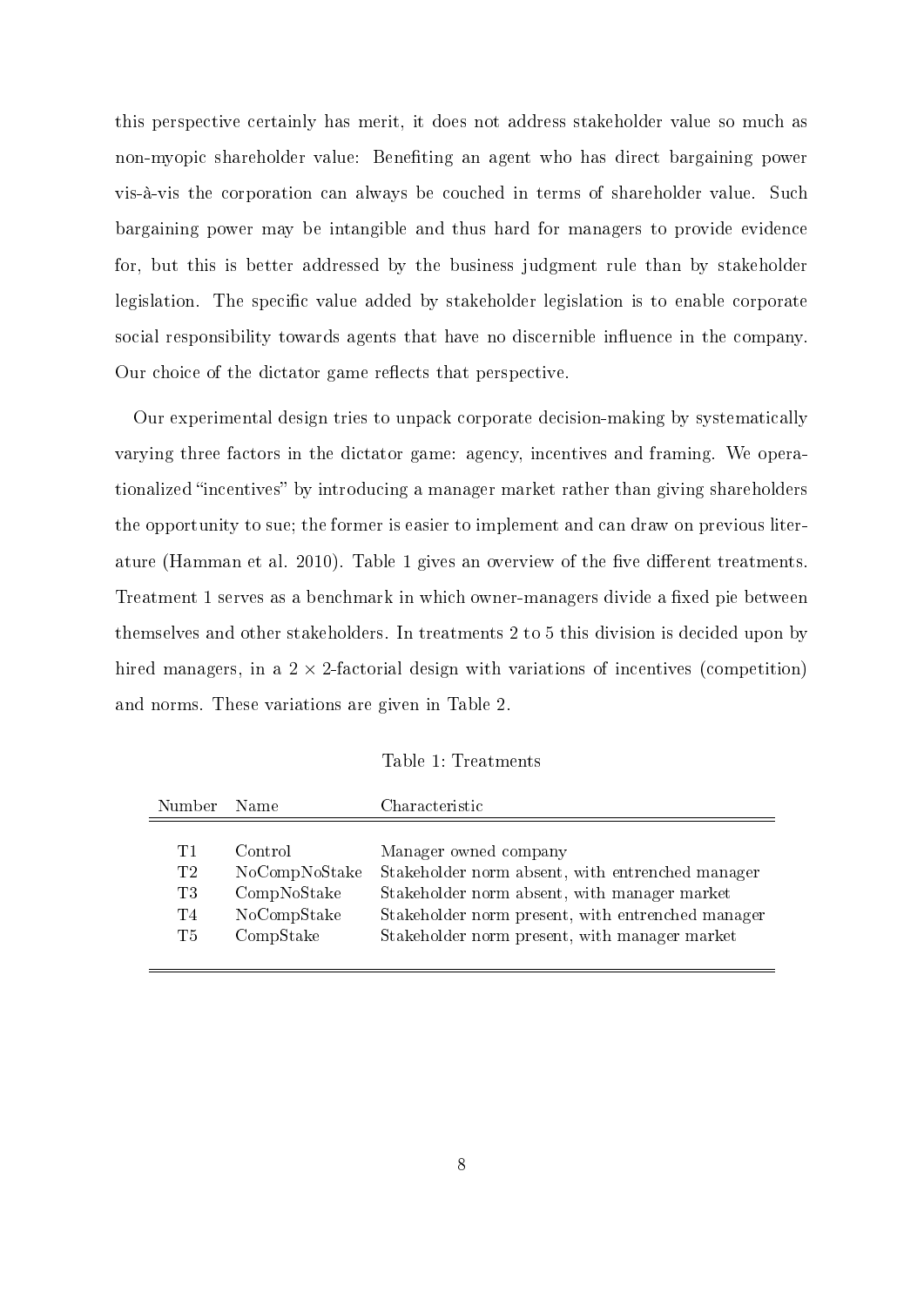|                                                   | No Incentives | Competition |
|---------------------------------------------------|---------------|-------------|
| No Stakeholder Norm    NoCompNoStake  CompNoStake |               |             |
| Stakeholder Norm                                  | NoCompStake   | CompStake   |
|                                                   |               |             |

Table 2: Overview of the  $2 \times 2$  design

### 2.1 Treatments

#### T1: Manager owned company (Control)

The first treatment is a simple dictator game with three modifications to better approximate a corporate decision-making environment: First, we applied a business framing by letting participants act in the role of a "company owner" deciding on an investment that affects both her company and the "general public". Second, our frame invoked high stakes by endowing subjects with 10,000 Taler (at an exchange rate of 800 Taler  $= 1$ Euro) which they were supposed to allocate in any division of integers either to their firm or to the general public. Third, the general public was not modeled by another participant but by a charity to which donations were made. This best approximated a stakeholder as explicitly mentioned in Sec. 4.1.1 GCGC (and the model legislation on benefit corporations) and made subjects' behavior meaningful outside the lab.

The dictator game decision was repeated over 10 periods. At the end of the experiment one period was randomly determined and the corresponding allocation implemented. This treatment serves as a baseline and provides a measure for the degree of subjects' other-regarding preferences in the role of a firm owner facing a charity.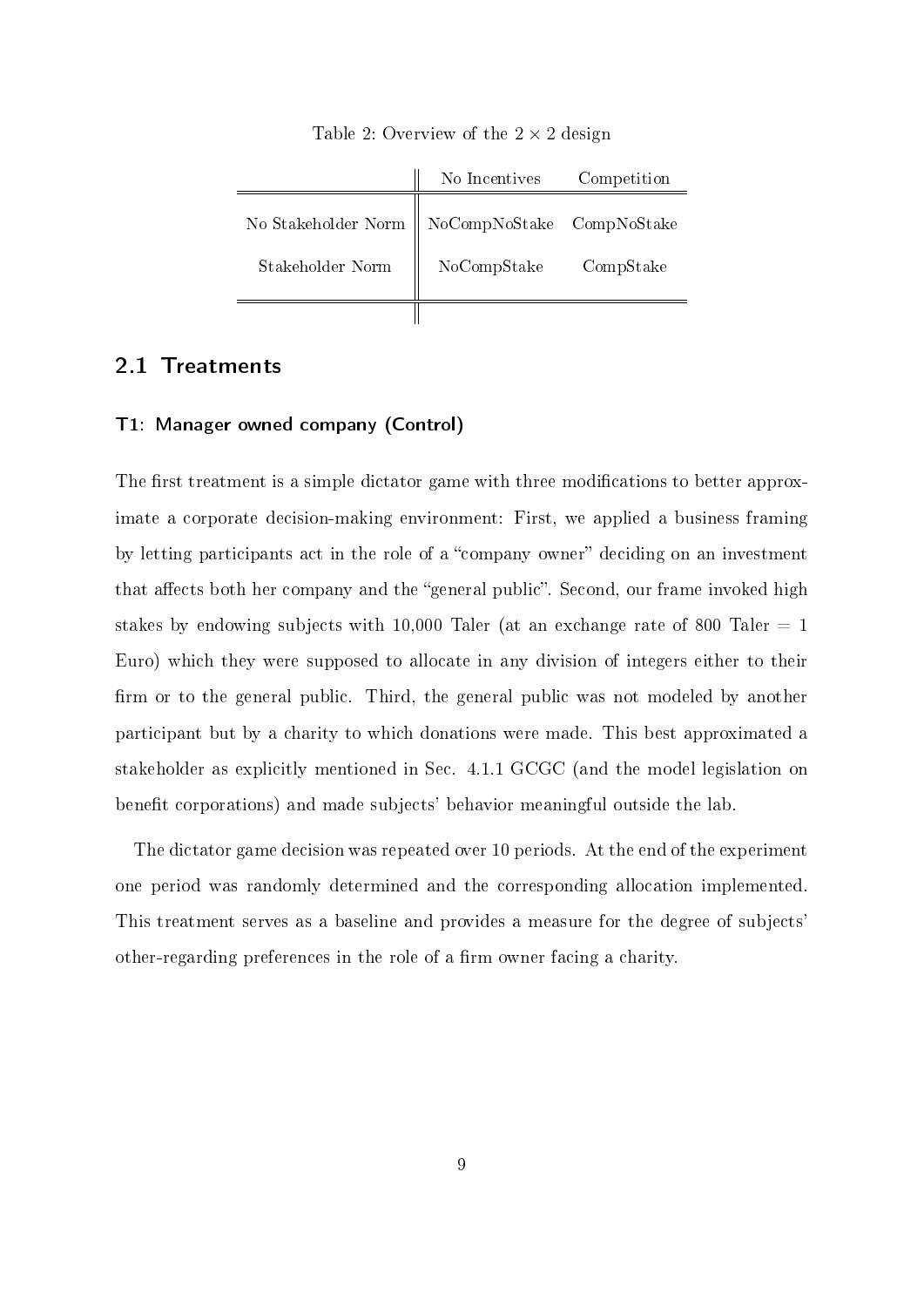#### T2: Berle-Means company with entrenched manager (NoCompNoStake)

Building on the baseline game, treatment 2 introduced an agent into the decision structure. The agent was framed as a manager whom the company owner, i.e. the sole shareholder, had to hire by law and who would proceed to make the allocation on the shareholder's behalf. We thus implemented a separation of ownership and control, as the defining feature of corporations in the tradition of Berle and Means (1932). To make this even more explicit, subjects were informed that

A manager is responsible for independently managing the enterprise. According to German law, a manager is not bound by the expectations and demands of the shareholder.

The roles of shareholder and manager were randomly assigned at the beginning of the experiment, and fixed throughout. Each shareholder was partner-matched with one manager who had to be continually hired over all 10 periods.<sup>11</sup> While this design choice seems redundant, it will allow us to compare behavior to treatments with manager market. The manager received a fixed wage of 300 Taler for every period, exogenously provided by the experimenter in order to keep the amount available for distribution constant between treatments.

Our second treatment provides a measure for managers' other-regarding behavior when having full discretion over a stock of other people's money. In combination with the first treatment it allows us to investigate whether subjects in the role of managers, acting on behalf of the company owners (i.e., shareholders), make the same decisions as the owners would. Thus, this treatment allows to isolate the effect of introducing agency, with no sanctioning mechanisms on top.

 $\overline{11}$  Thus, shareholders were forced to hire the same manager in every period. To keep our protocol constant across treatments, we still had them confirm the manager for each new period.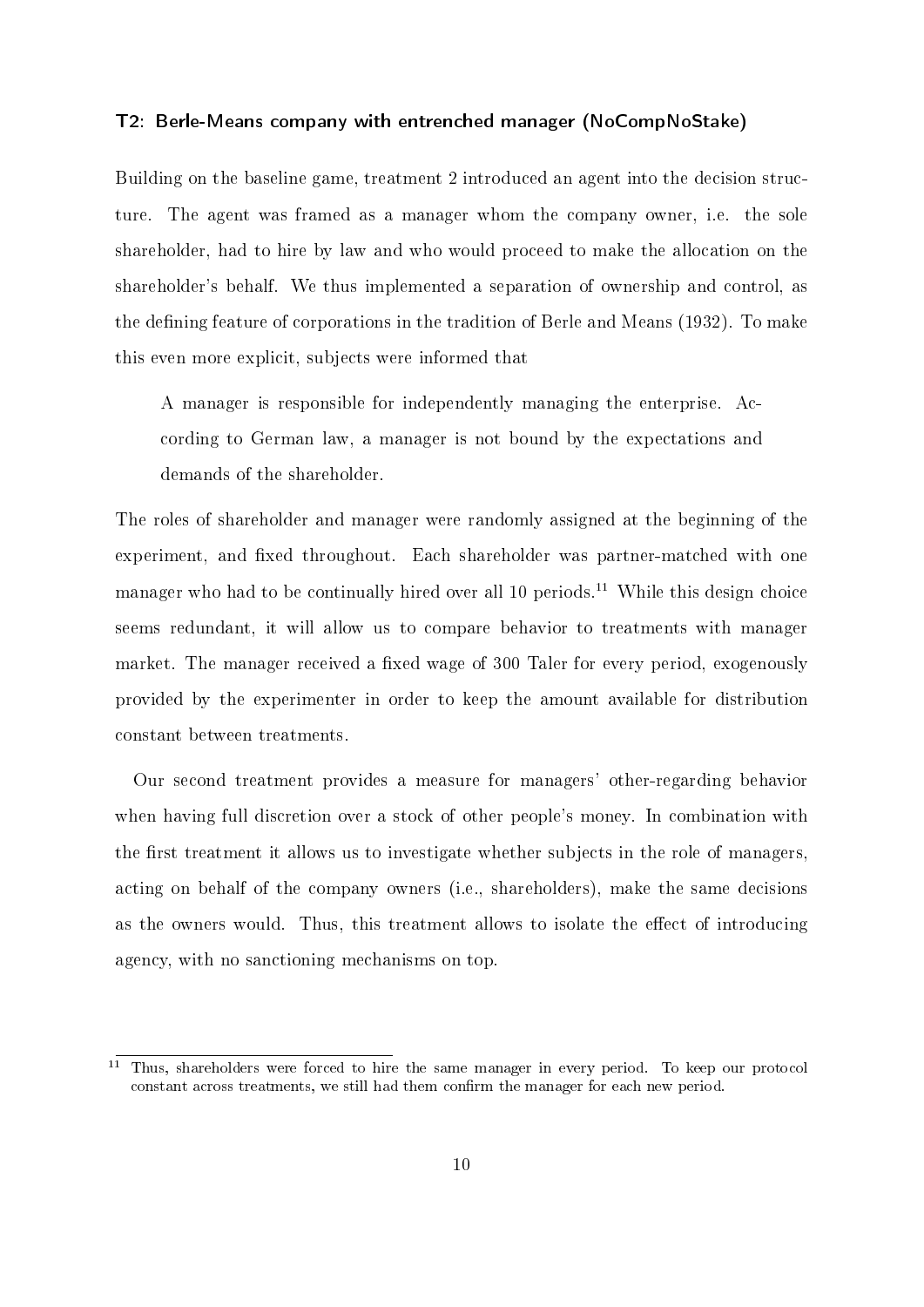#### T3: Berle-Means company with manager market (CompNoStake)

The third treatment introduced a manager market into the game defined by treatment 2. The shareholder still had to delegate her decisions to a manager, but now she could choose one of three managers who were competing to be hired. Therefore, our partnermatched groups now contained four members: one shareholder and three managers, each identiable by unique ID. At the beginning of each of the 10 periods the shareholder had to choose one of the three managers. If a manager was hired, she received an irrevocable wage of 900 Taler (otherwise nothing) for this period.<sup>12</sup>

To elicit the manager decisions, we employed the strategy method (Selten 1967), i.e. managers decided after the shareholder had made her hiring decision but before knowing whether they had been hired or not. If a manager was hired, the corresponding allocation was implemented and disclosed to all group members at the start of the next period. Shareholders could thus condition their hiring not only on their own previous decisions, but also on previous allocations by managers they had hired earlier. Allocations chosen by non-hired managers were not disclosed to anyone.

Since we do not allow for a competition over wages, but only over decisions in favor of the shareholder. The manager market introduces incentives to please the shareholder. This resembles the situation outside the lab: Since the decisions of a manager in most of the cases have a higher impact on the value of a company (i.e., shareholder earnings) than the manager's wage, shareholders certainly pay more attention to the manager's decision than to her actual wage.

 $12$  This is equal in expected value to the wage in treatment 2, and also equivalent to the payment scheme of Hamman et al. (2010: 1830), where agents are endowed upfront (3,000 Taler in our case) and in each period face fixed opportunity costs (300 Taler in our case), zero marginal cost and constant marginal revenue (900 Taler in our case).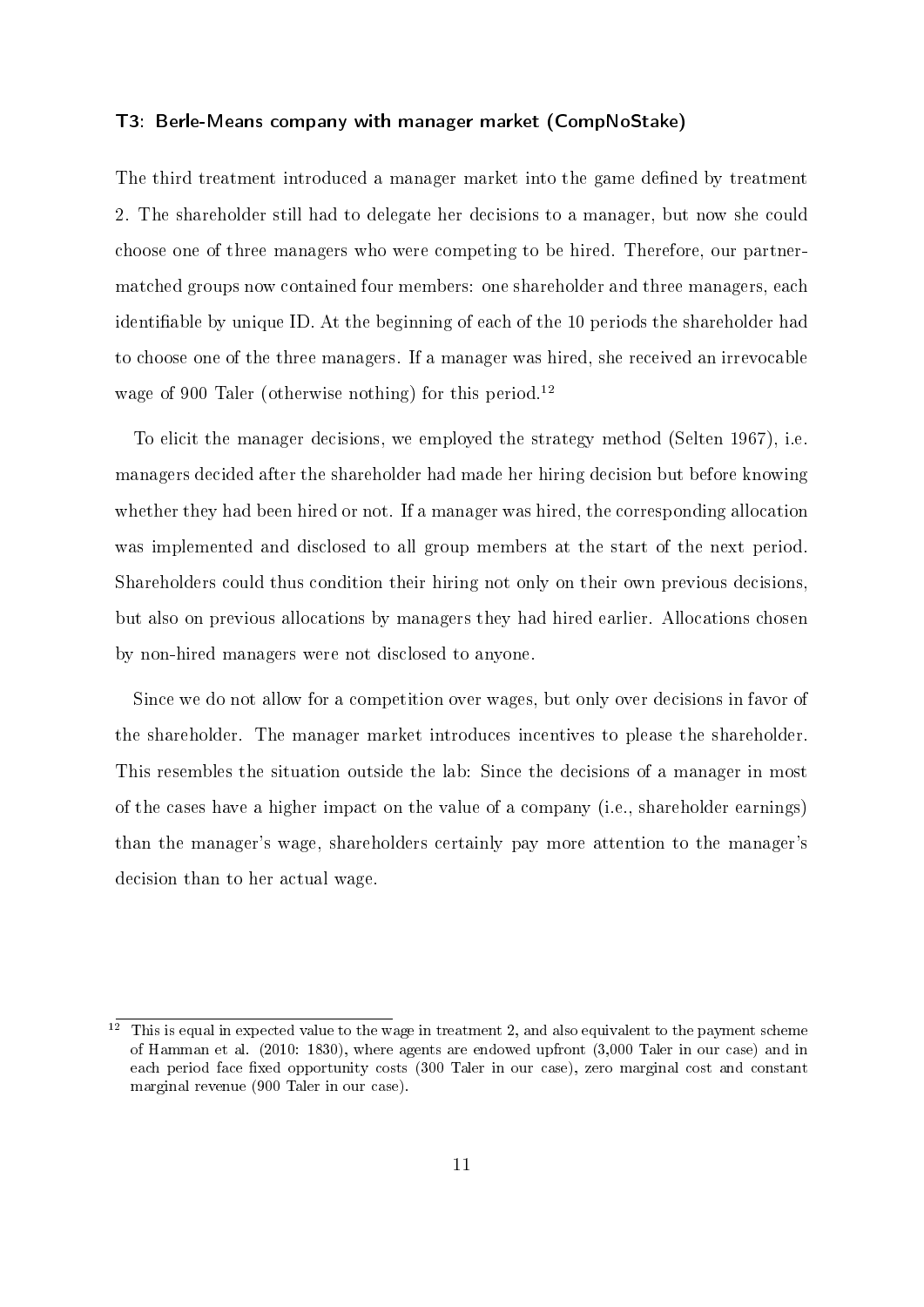#### T4: Stakeholder norm without manager market (NoCompStake)

In this treatment we introduced a stakeholder norm in the spirit of the German Corporate Governance Code. The procedure was identical to the one in NoCompNoStake, but for one very subtle variation: We added a short excerpt from Sec. 4.1.1 of the German Corporate Governance Code to the paragraph about managers' duties (italicized here, but not in the original).

A manager is responsible for independently managing the enterprise. According to German law, a manager is not bound by the expectations and demands of the shareholder; *rather he "manages the enterprise in the in*terest of the stakeholders [e.g. shareholders, employees, customers, general public], with the objective of sustainable creation of value." (Sec. 4.1.1 of the German Corporate Governance Code)

This treatment, in comparison with NoCompNoStake, allows us to isolate the impact of the non-binding stakeholder provision. Since both our quote from Sec. 4.1.1 GCGC and our instructions (see the explanations for treatment 1) explicitly mention the general public, participants should easily see the connection.

#### T5: Stakeholder norm with manager market (CompStake)

Between treatments 4 and 5 we reintroduced the manager market. Thus, treatment CompStake was identical to CompNoStake, except that the same excerpt from the German Corporate Governance Code as in NoCompStake was presented to the managers.

This treatment, in comparison with CompNoStake, allows us to isolate the impact of the non-binding stakeholder provision under competition among managers. In addition, the comparison with NoCompStake, allow us to investigate whether competition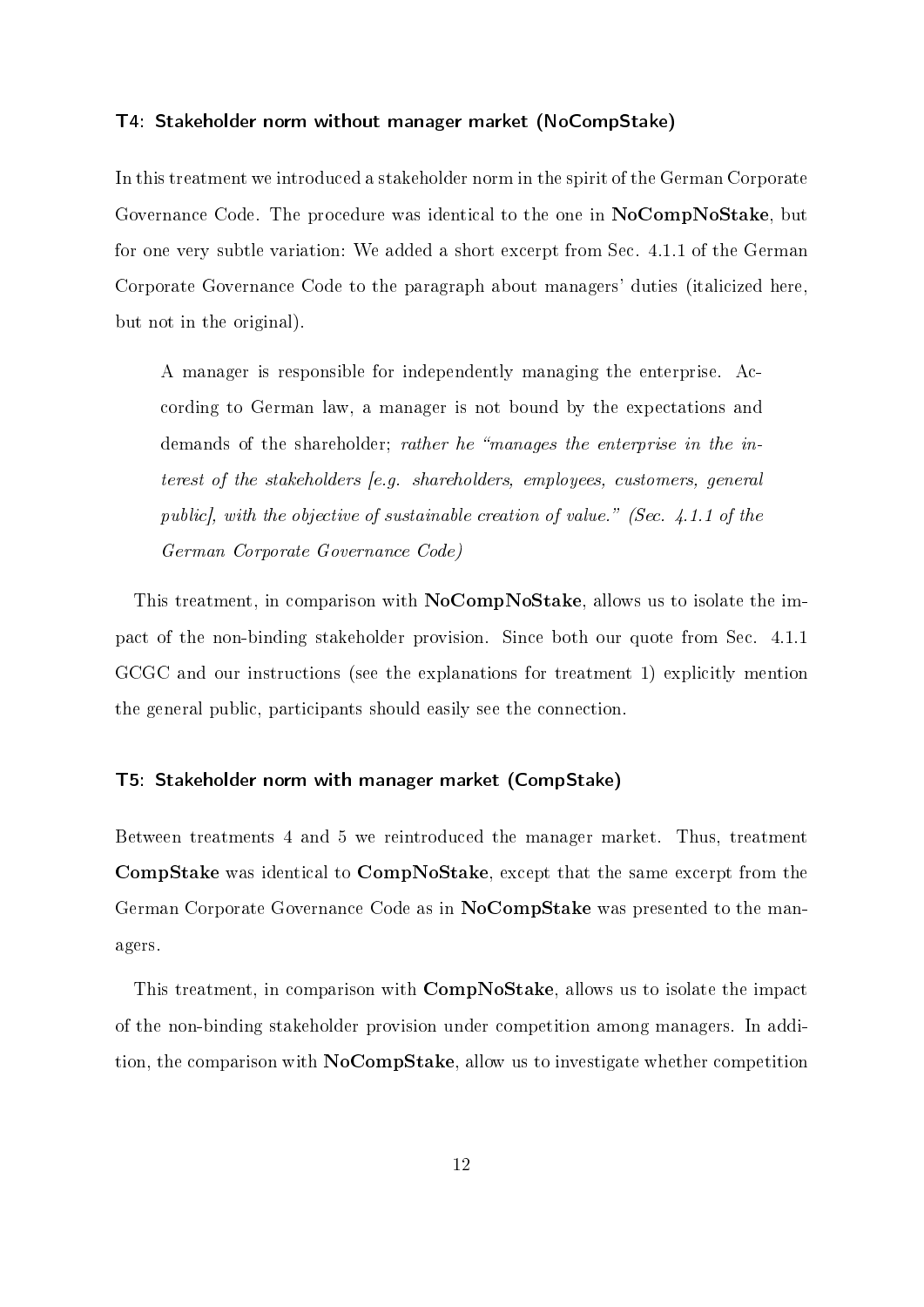hampers the effectiveness of a non-binding stakeholder provision.

### 2.2 Experimental Procedure

The experiment was conducted at the BonnEconLab of the University of Bonn. In total 149 subjects participated in the study. They were randomly invited from a pool of 6,000 registered subjects via the online-recruiting database ORSEE (Greiner, 2004). Out of the 149 participants in our sample, 93 were female (62.42%). Participants ranged in age from 19 to 32 years, with an average age of 22.92 years. With the exception of two, all were either university students or already had a university degree. In total, 36.73% had a background in natural sciences, psychology or medicine,  $34.69\%$  in law, politics or economics, and 28.57% in other subjects, including the humanities. 89.93% of the subjects were native speakers of German, the experiment's language of instruction. Table 3 gives the number of independent observations, the number of subjects, the fraction of female participants and the average age per treatment.

|                | Treatment     | Obs.<br># | $#$ Subjects | Female | Age  |
|----------------|---------------|-----------|--------------|--------|------|
|                |               |           |              |        |      |
| T1             | Control       | 13        | 13           | -54    | 21.6 |
| T2             | NoCompNoStake | 12        | 24           | .58    | 24.1 |
| T3             | CompNoStake   | 10        | 40           | .58    | 23.7 |
| T <sub>4</sub> | NoCompStake   | 12        | 24           | .75    | 22.8 |
| T5             | CompStake     | 12        | 48           | -58    | 22.4 |
|                |               |           |              |        |      |
|                |               |           |              |        |      |
| Total          |               | 59        | 149          | .62    | 22.9 |

Table 3: Number of observations and subjects' characteristics

Upon arrival subjects were seated in separate cabins and received instructions. These instructions were read aloud, with subsequent control questions being distributed afterwards. The experiment started only after all subjects had correctly answered all questions. Subsequent interactions were entirely computer-mediated, through a pro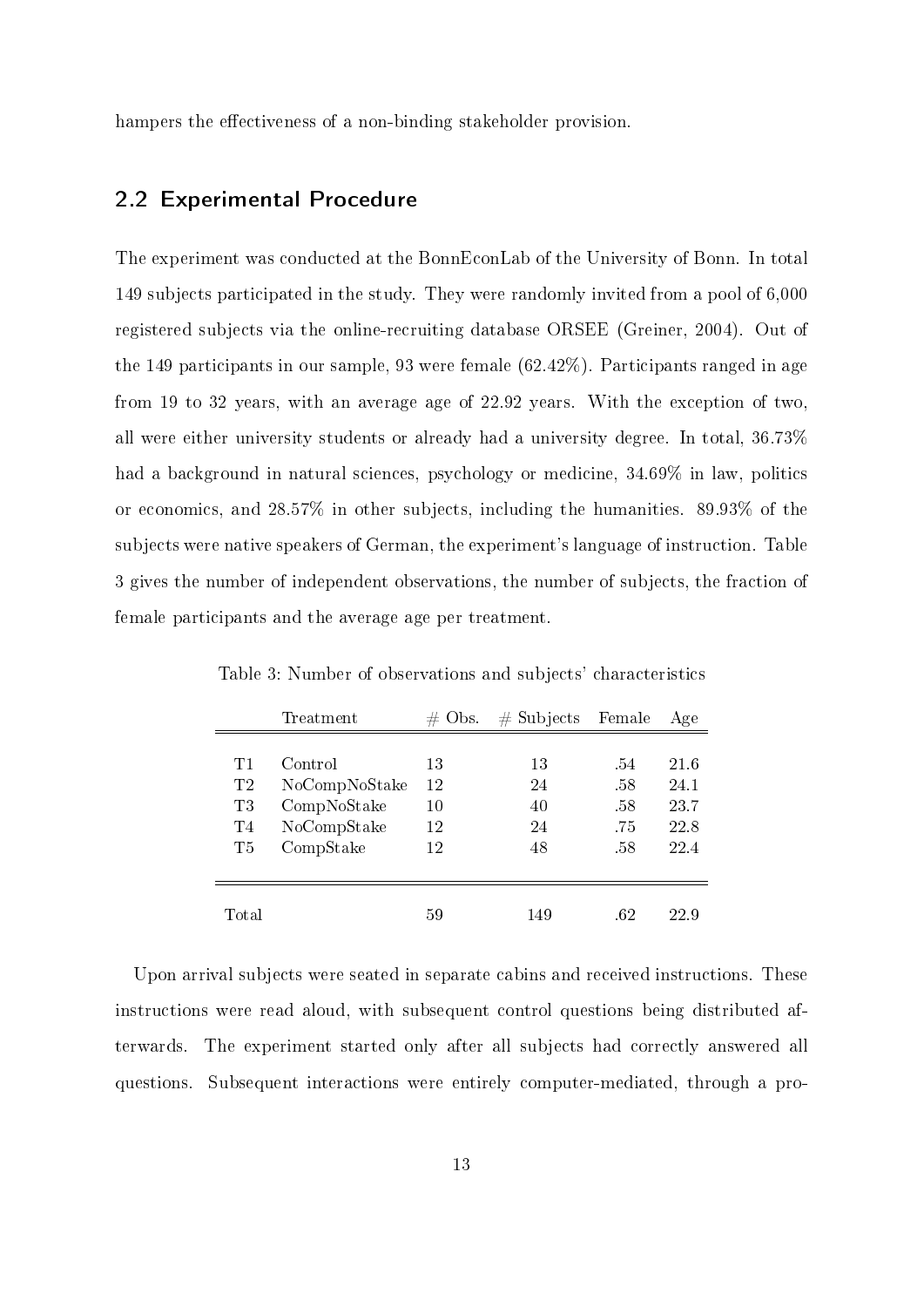gram developed in z-Tree (Fischbacher, 2007).<sup>13</sup>

To avoid confounding the general willingness to donate to a charity with the willingness to donate to a specific one, we revealed the charity only after all decisions were made. However subjects were told at the beginning of the experiment that the charity had the seal of approval by the German Central Institute for Social Issues (DZI), ensuring that the charity was tested and well-reputed.

After the experiment, subjects answered a questionnaire about socio-demographic details and motives for their decisions. In addition, all subjects completed the Justice Sensitivity Questionnaire (Schmitt, Gollwitzer, Maes, and Arbach 2005), with scales for justice sensitivity from the perspectives of victims, observers, and perpetrators.

Finally, subjects were paid individually and the amounts assigned to charity were put into a transparent glass jar. The last subject supervised the counting of the total donation and the online transfer to the charity. All subjects were informed about this procedure in the instructions. Including instructions, control questions, 10 decision periods, post-questionnaire and payments, each session lasted between one and two hours with average payments per subject of 10.22 Euro (i.e., about US\$ 13.50).

### 3 Hypotheses

The baseline of our experiment was provided by the Control treatment. The rich experimental literature on dictator games shows that most proposers (on average 64 %) transfer some non-trivial positive amount (on average 28.3 %) to the receivers (Engel 2010: 588-9). Our recipient was a charity, which has been shown to increase average redistribution rates by as much as threefold and reduce the number of purely selfish subjects (Eckel and Grossman 1996: 187). On the other hand we applied a business

<sup>&</sup>lt;sup>13</sup> Screenshots of the computer screens are given in the Appendix.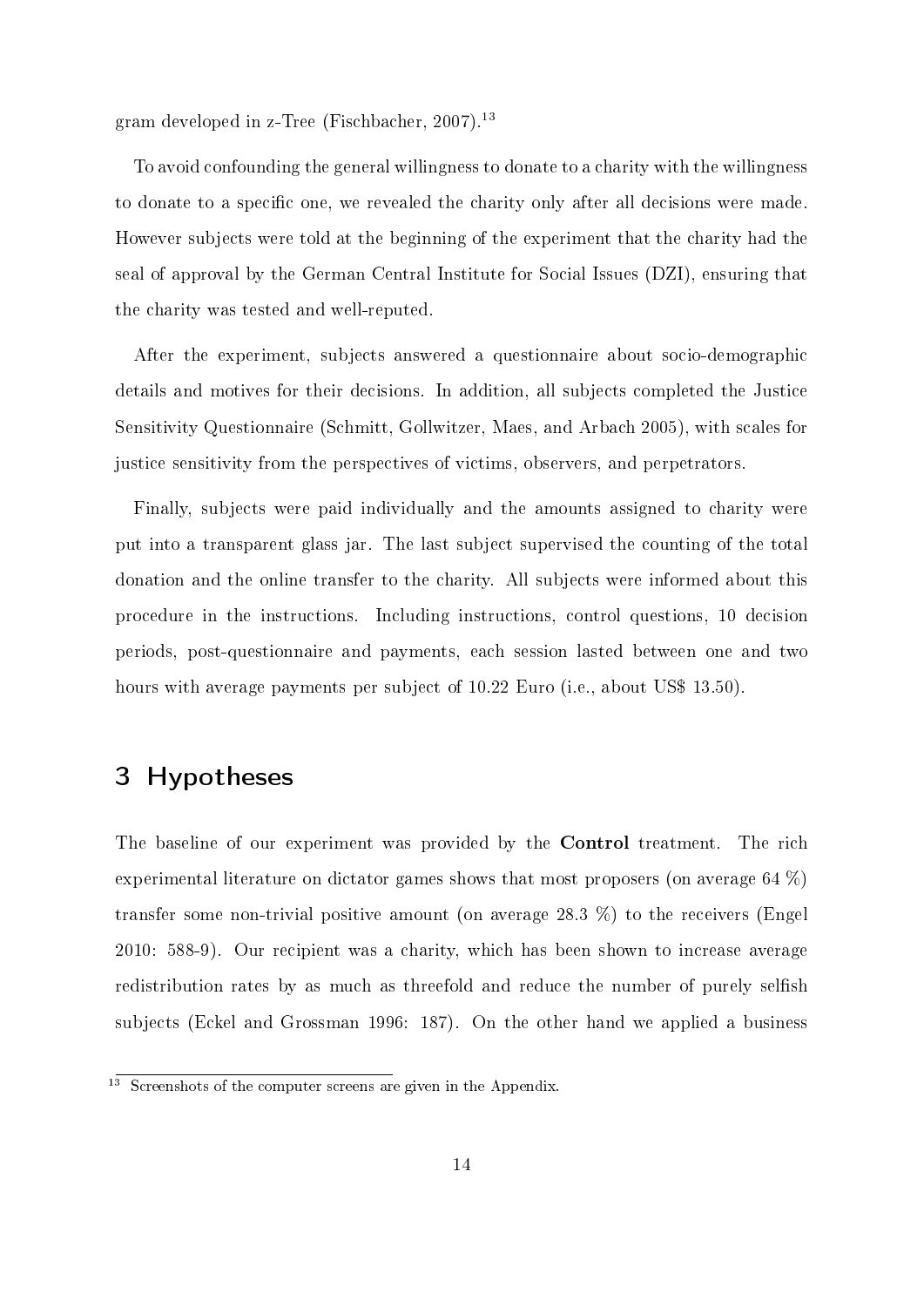framing which has been shown to move behavior closer to rational predictions (Arlen et al. 2002). But even business-framed decision experiments "do suggest some role for such other-regarding preferences, albeit only a weak one." (Arlen et al. 2002: 32). We therefore expected our baseline to dampen, but not completely eliminate the prevalence of positive transfers.

Introducing managers in NoCompNoStake and NoCompStake puts agents in charge of financial decisions without restraining them to the principals' interests since managers were free to donate to the charity whatever amount they pleased. In such cases, the managers can expropriate funds as they see fit (e.g., Shleifer and Vishny 1997: 742). Given this liberty over corporate funds, managers will likely engage in a sort of competition, assessing their income relative to that of other corporate stakeholders. In our treatments without competition, this lateral comparison gured prominently in that agents faced a secure, fixed wage of  $3,000$  Taler ( $10*300$ ) while principals were paid out of a budget of 10,000 Taler from one random round. If agents transferred to the charity as much as senders usually do in the dictator game (20 to 30 % of their endowment), their principals would still be twice as well off as they themselves. However, subjects are often inequality averse and promote a distribution of payoffs that is more equal (Fehr and Schmidt 1999; Bolton and Ockenfels 2000). Thus, an inequality averse manager would transfer more than senders in a standard dictator game commonly do. Thus the first hypothesis tested in this paper is

Hypothesis 1: In treatments with entrenched managers and without a manager market transfers are higher than in Control (i.e.  $NoCompNoStake > Control$  and  $No CompStake > Control$ ).

Moving on from the simple entrenched manager case to one with three competing managers, we turn to Hamman et al. (2010) for an intuition of what to expect. In their treatments with agency, transfers initially equaled those in the condition without competing agents, but very quickly declined to half of those in the baseline condition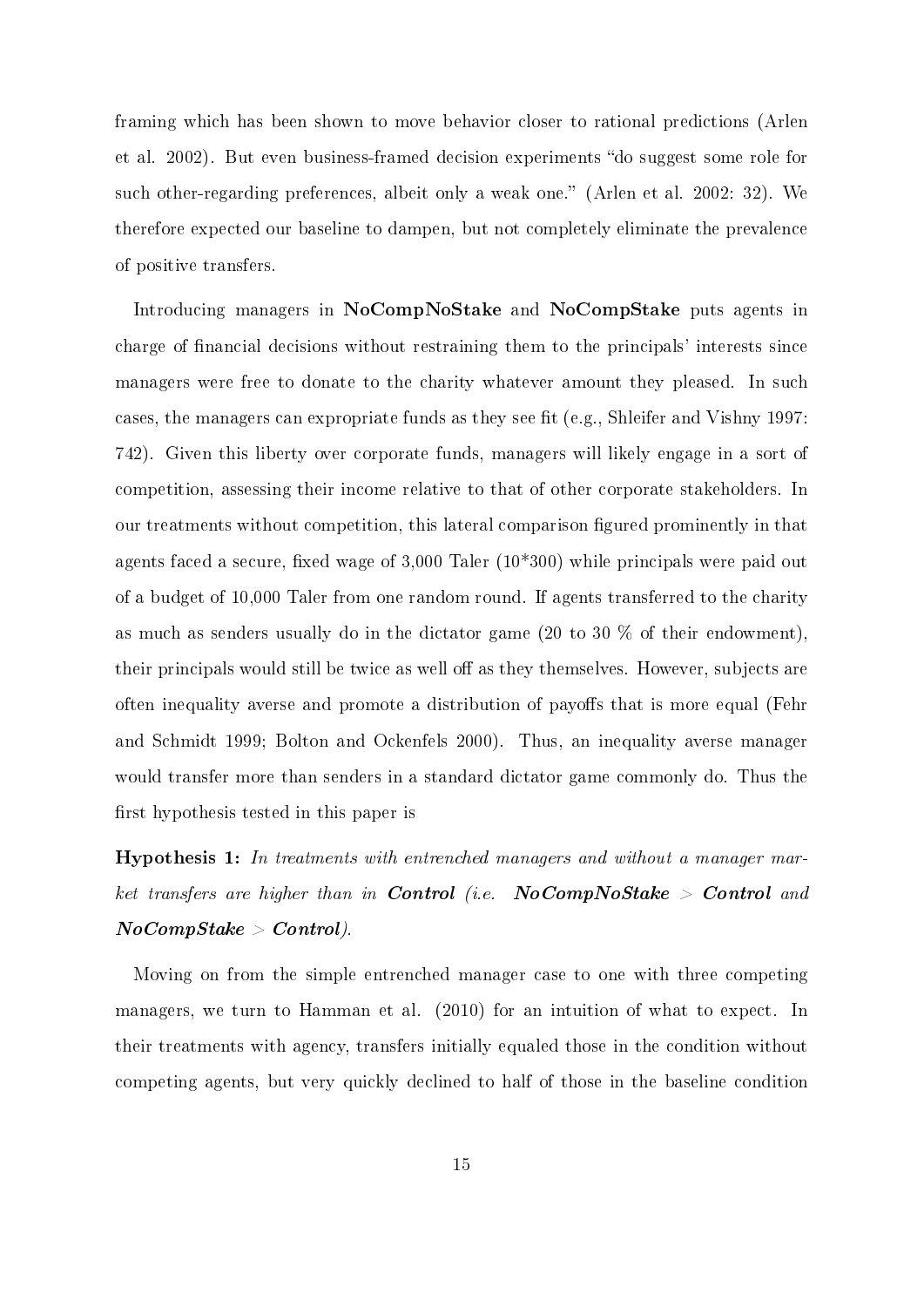(Hamman et al. 2010: 1832). Facing a market, managers needed to please the shareholders to be hired again and thus managers suppressed their own generosity. This could be seen especially in the last round, where transfers exceeded previous ones by far, "driven largely by several agents  $[...]$  choosing to give away all \$10 in the final round, when there are no future possible repercussions from principals." (Hamman et al. 2010: 1831) fn. 10). Compared to Hamman et al. (2010), our CompNoStake and CompStake treatments differ primarily in terms of framing and the charity recipient. We assumed that this difference would not change the general pattern, but would merely affect its level.

Hypothesis 2: The manager market aligns the managers' behavior with the shareholders' interests and thus reduces the transfers (i.e.,  $NoCompNoStake > CompNoStake$ and  $NoCompState > CompState$ .

Introducing the stakeholder frame into the treatments with and without the manager market, we adopted the naive hypothesis underlying Sec. 4.1.1 GCGC (and the model legislation on benefit corporations): Stakeholder legislation serves to increase the consideration given to stakeholders. We should therefore expect higher transfers in both of these treatments if the legal framing does work at all.

Hypothesis 3: The introduction of the stakeholder norm increases the awareness for the stakeholders' concerns and thus transfers (i.e.,  $NoCompState > NoCompNote$ and  $NoCompState > NoCompNoState$ ).

### 4 Results

Figure 1 gives the distributions of donations and Table 4 the summary statistics for each treatment. As expected we observe positive transfers in all five treatments.

Mean and median transfers in treatment Control are at about 1,000 and 500, re-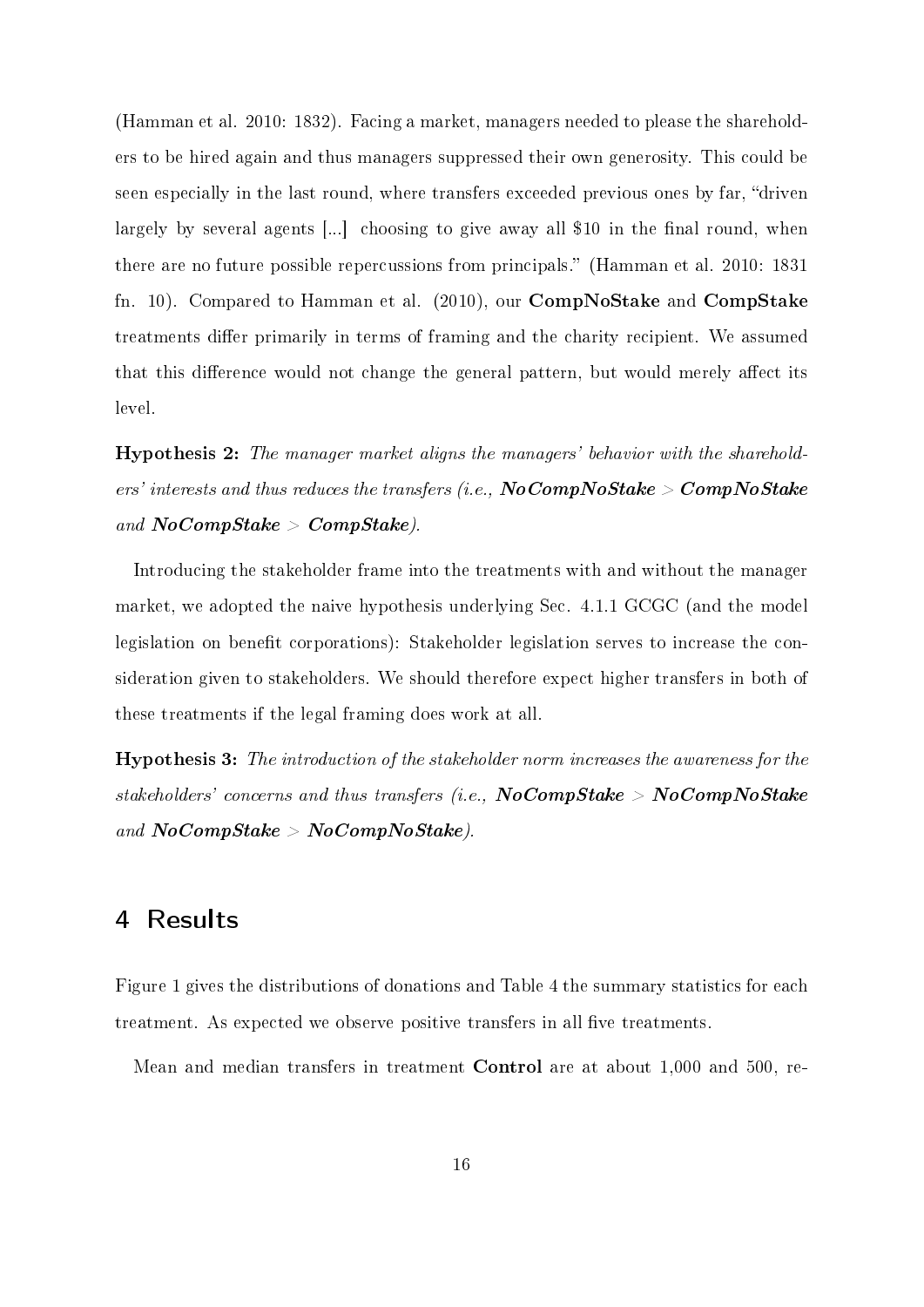|     | Treatment     | Mean    | Median | SD.     |
|-----|---------------|---------|--------|---------|
|     |               |         |        |         |
| T 1 | Control       | 1061.44 | 500    | 1289.43 |
| T2  | NoCompNoStake | 5418.88 | 6000   | 3485.51 |
| T3  | CompNoStake   | 1947.58 | 125.5  | 3265.05 |
| Т4  | NoCompStake   | 3858.26 | 2849   | 2832.66 |
| T5. | CompStake     | 1605.97 | 250    | 2797.91 |

Table 4: Summary statistics



Figure 1: Amount (out of 10,000) donated to Charity on Shareholder's behalf

spectively. On average, only 2 out of 13 subjects transferred more than 2,000 Taler. Conversely, only 2 out of 13 subjects transferred zero throughout.

Our first hypothesis stated that transfers would be higher if decided upon by an agent rather than the principal. Mere eyeballing the three graphs in the upper row of Figure 1 supports this conjecture. Across all periods, transfers in treatments NoCompNoStake and NoCompStake are significantly higher than in treatment Control ( $p < 0.01$ , onesided Mann-Whitney u-test). Obviously, subjects in the role of managers prefer higher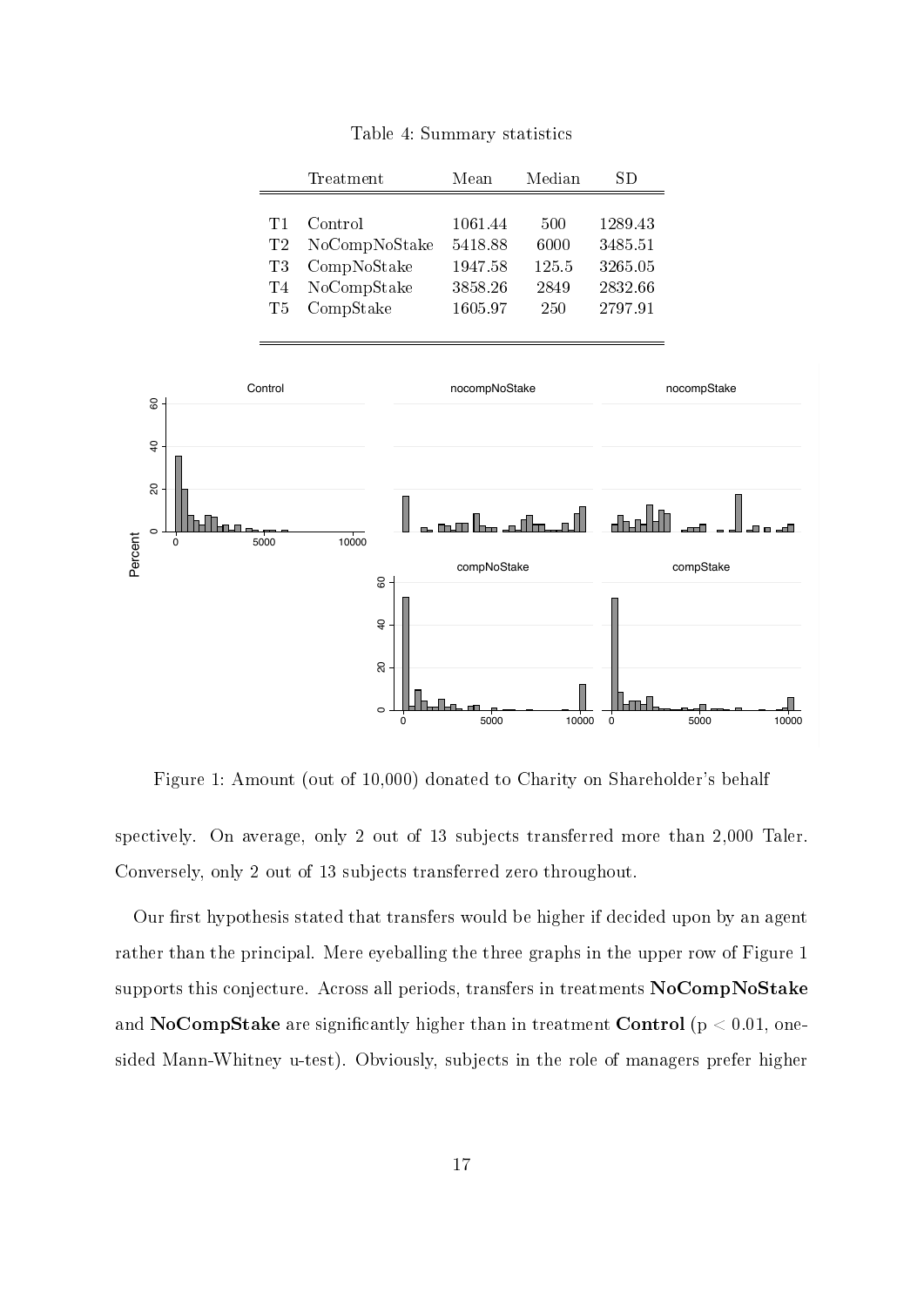donations than shareholders themselves do. We therefore conclude our first result.

Result 1: In treatments with entrenched managers and without a manager market transfers are higher than in Control.

Our second hypothesis stated that manager competition would lower transfers. This can be observed in Figure 1 and Table 4: Both treatments with competition (CompNoStake and CompStake) have significantly lower mean transfers than their counterparts without competition (NoCompNoStake and NoCompStake) (both with  $p < 0.01$ , Mann-Whitney u-test).



Figure 2: Amount (out of 10,000) donated to Charity over time

Figure 2 demonstrates that this difference is already present in the first period: Transfers in CompNoStake and CompStake are signicantly lower than the ones in NoCompNoStake and NoCompStake, respectively ( $p = 0.028$  and  $p = 0.047$ , Mann-Whitney u-tests).<sup>14</sup> This indicates that managers perceive a market-induced pressure to

 $\frac{14}{11}$  In the first period we included each individual decision in the test, as by virtue of the strategy method they were all statistically independent. In the following periods they were no longer independent, as subjects received feedback whether they were selected or not, given their previous decisions.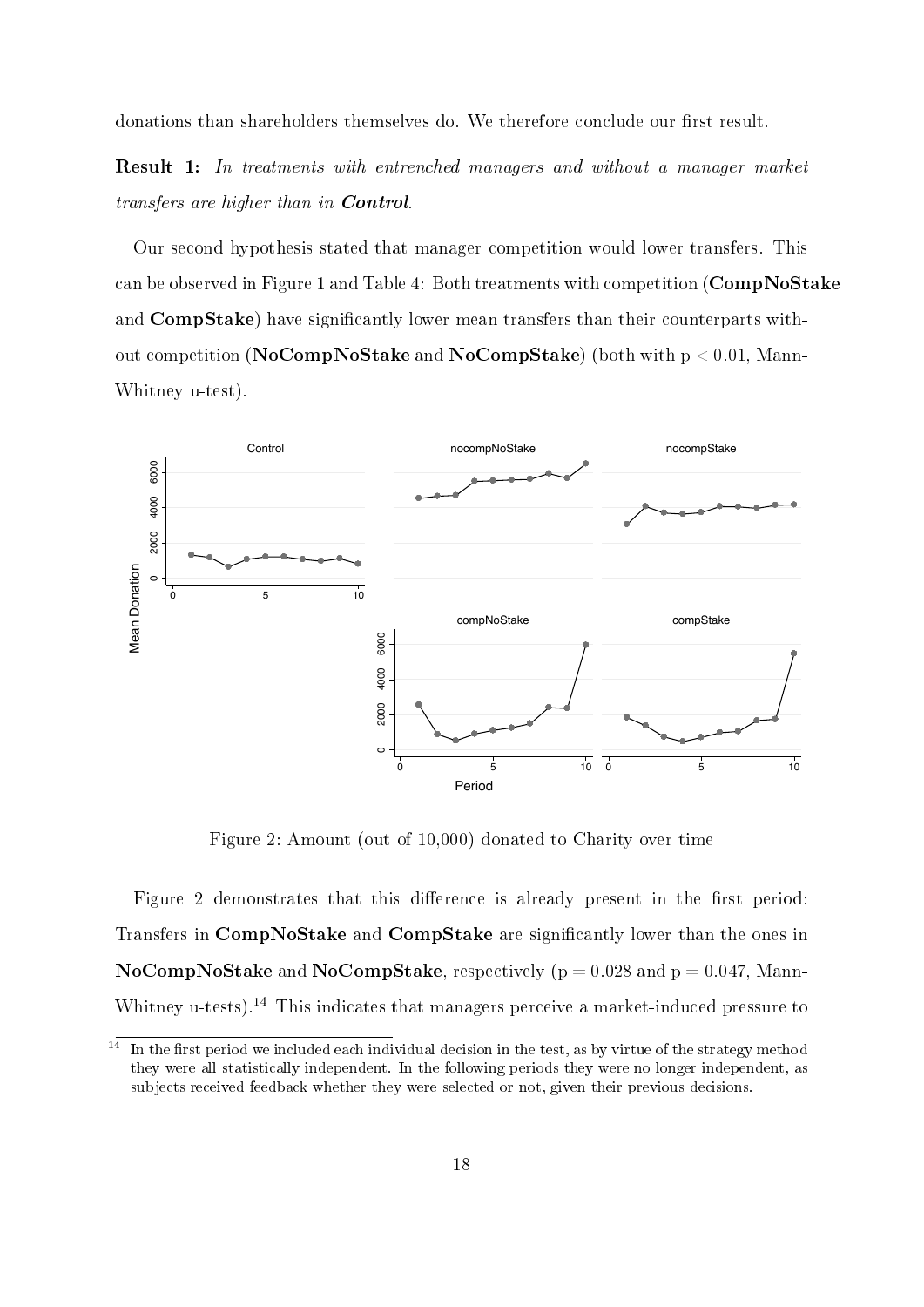comply with shareholders' interests. However they initially seem to underestimate this pressure, so that transfers decrease even further after period 1.<sup>15</sup>

|                                                      | Coeff.              |       | Std. error       | p-value        |
|------------------------------------------------------|---------------------|-------|------------------|----------------|
| Constant<br>$D_{t:2-6} \times \text{Donation}_{t-1}$ | 0.2227<br>$-0.0022$ | $***$ | 0.7087<br>0.0009 | 0.753<br>0.012 |
| $D_{t:7-10} \times \text{Donation}_{t-1}$            | 0.0001              |       | 0.0003           | 0.558          |

Table 5: Mixed effects logit estimation on the probability of being selected again.

 $N = 149, \, \chi^2(2) = 6.82, \, p = 0.033*$ 

Mixed effects regression with random subject wise effects nested in matching group effects. Dependent variable is an indicator for whether the manager was chosen again at  $t$ .

 $D_{t:i-j}$  is an indicator for periods i to j. Data contains only managers selected in  $(t-1)$ .

Standard errors in parentheses; \*\*\*  $p<0.01$ , \*\*  $p<0.05$ , \*  $p<0.10$ 

Is a manager more or less likely to be chosen again if he donated a lot? Table 5 shows the results of a stepwise mixed effects logit estimation, explaining whether a manager was selected again by the shareholder. The independent variables are split in two: once for early periods 2 through 6 and once for all remaining periods. The Variable  $Domain_{t-1}$ gives the transfer of the previous round by the same manager. More specifically, we estimate two distinct functions, one for periods 2 to 6 and one for 7 to  $10^{16}$  The results show a significant selection effect in early rounds: The more a manager donates, the less likely he will be selected again. This effect turns out to remain significant if the time split is moved further towards the beginning of the experiment. From period 7 onwards, however, estimates are insignificant throughout. Thus, there are no significant selection effects after period 6, which is why the above estimation is split at this period. Note, however that despite the low coefficient the selection due to the previous donation is fairly strong. The marginal effect at sample averages in periods 2 to 6 is  $-0.0021$ .<sup>17</sup>

<sup>&</sup>lt;sup>15</sup> The differences between the treatments with and without competition are highly significant throughout periods 2 to 9 ( $p < 0.01$  for comparisons **CompNoStake** vs. NoCompNoStake and CompStake vs. NoCompStake, Mann-Whitney u-tests).

<sup>&</sup>lt;sup>16</sup> Note that the independent variable is lagged and therefore can only start with period 2.

 $17$  Despite the similarity, this is not the coefficient from Table 5.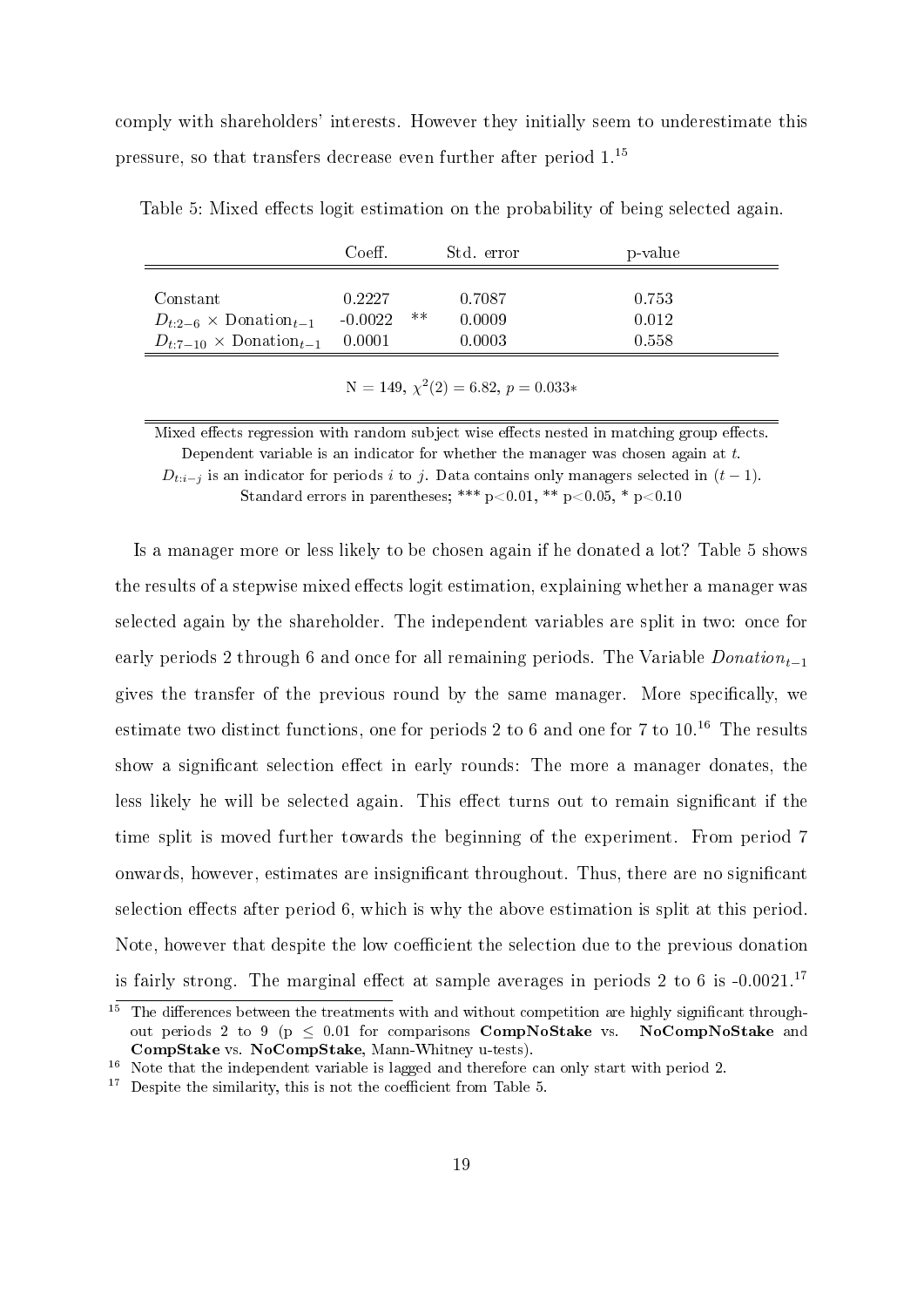Therefore, a manager who donates 100 more, decreases the likelihood of being chosen again by  $21\%$ , a rather strong effect. However, the estimation only explains little of overall variance. Including a dummy for the last period or separate shift effects does not change results.

Since shareholders conditioned their hiring decisions on previous allocations, managers had an incentive to please them. The effectiveness of this incentive can be gleaned from the behavior of managers who had continuously not been hired: Stated transfers of managers that had not been selected for at least four periods in a row were significantly higher than the transfers of those who had been selected at least once in the last four periods (p < 0.01, Wilcoxon signed-rank test). But even regularly selected managers increased their transfers as soon as the pressure to comply with the shareholders' interest vanished: In the last period, where average transfers no longer differed significantly from the ones in treatments without a manager market  $(p > 0.14$  for comparisons CompNoStake vs. NoCompNoStake and CompStake vs. NoCompStake, both two-sided Mann-Whitney u-tests).

Transfers in both competition treatments are therefore u-shaped: They start at moderate levels, decrease over time to signicantly lower values and resurge in the last period, where half of all hired managers transferred the entire 10,000 Taler to charity. This observation is in line with Hamman et al. (2010) and lends some support to their interpretation of "agents expressing displeasure at having aided in treating recipients unfairly in all previous rounds" (Hamman et al. 2000: 1831 fn. 10). We conclude:

Result 2: The manager market aligns the managers' behavior with the shareholders' interests. When market incentives vanish, managers significantly increase their transfers.

We now turn to the effectiveness of the stakeholder provision. We hypothesized—in line with the innocent assumption of Sec.  $4.1.1$  GCGC—that the stakeholder provisions would have the desired effect, i.e. increase consideration given to the general public, as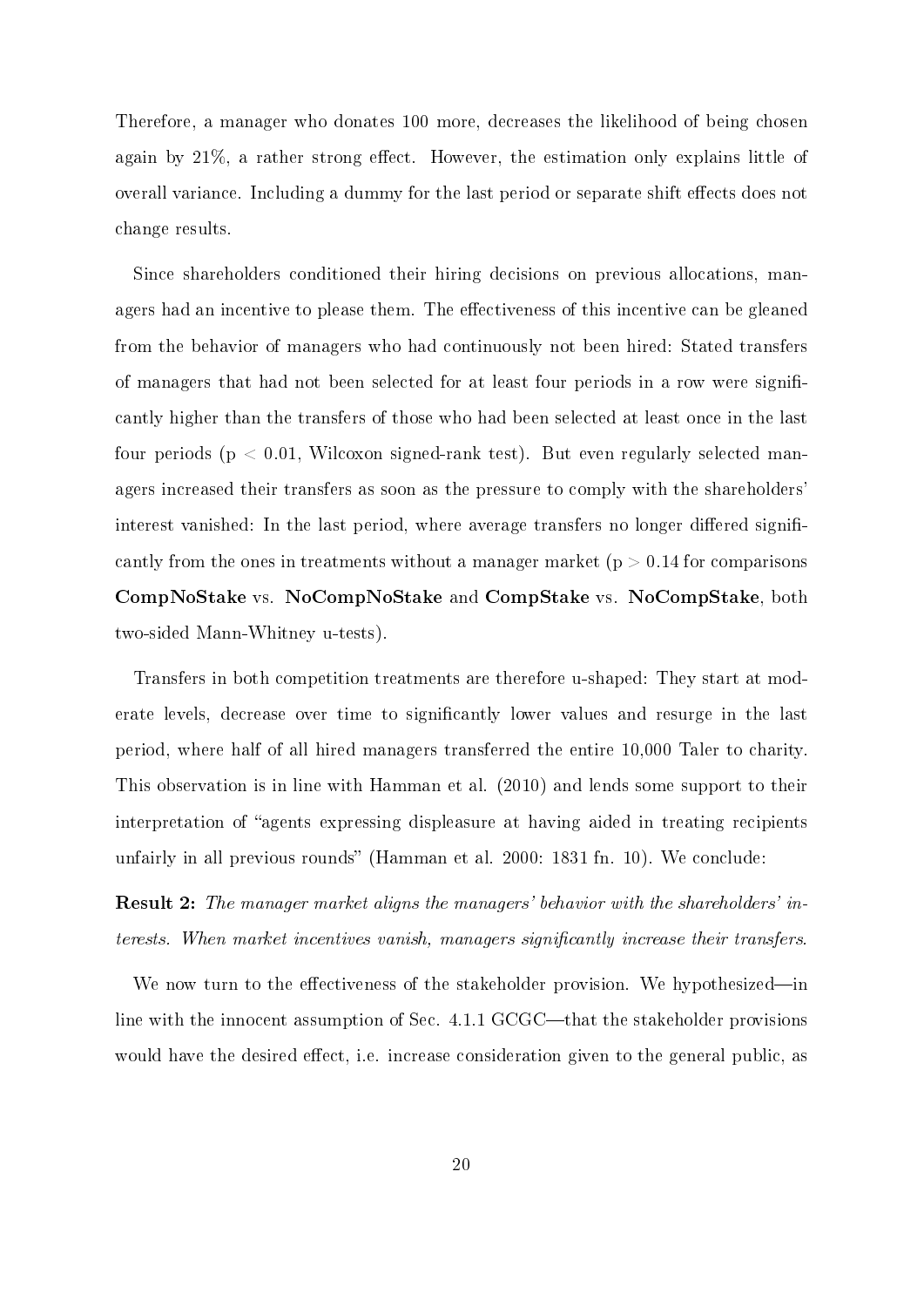proxied by the charity in our experiment.

However there is no significant difference between the two treatments with manager markets (CompStake vs. CompNoStake), neither overall nor in any single period  $(p = 0.509$  overall,  $0.129 < p < 0.842$  for individual periods, two-sided Mann-Whitney u-test). This suggests that the stakeholder norm does not play itself out in the presence of an incentive to be hired. In fact, except for the last period, our three treatments CompNoStake, CompStake and Control are indistinguishable in statistical terms  $(0.172 < p < 0.446$ , Mann-Whitney u-test for between-treatment comparisons in all periods except period 10).

More surprisingly, we also observe no positive effect of the stakeholder norm in the treatments without manager market: Transfers to the charity are not higher in NoCompStake than in NoCompNoStake. If anything we observe the opposite, as Table 4 illustrates that the mean transfer in treatment NoCompStake is even lower than that in NoCompNoStake. While not being significant overall ( $p = 0.1489$ ) or for any single period  $(0.125 < p < 0.603$ , all two-sided Mann-Whitney u-test), this descriptive difference persists over all periods  $(587.91 < \Delta(t)_{NoCompNoStake-NoCompState} < 2322)$ .

We thus conclude:

**Result 3:** We do not observe that the stakeholder norm increases transfers. On the  $contrary,$  descriptively there seems to be an effect in the opposite direction.

In a final step, we test the robustness of our previous results with parametric analyses and try to obtain some additional insight into the transfer decisions. Table 6 gives the estimation results from panel regressions explaining the actual transfers to the charity in treatments 2 to 5.

The estimations support our previous results: competition decreases transfers significantly, while the introduction of the stakeholder norm does not increase transfers. In fact, the coefficient for the stakeholder norm is negative in all specifications and even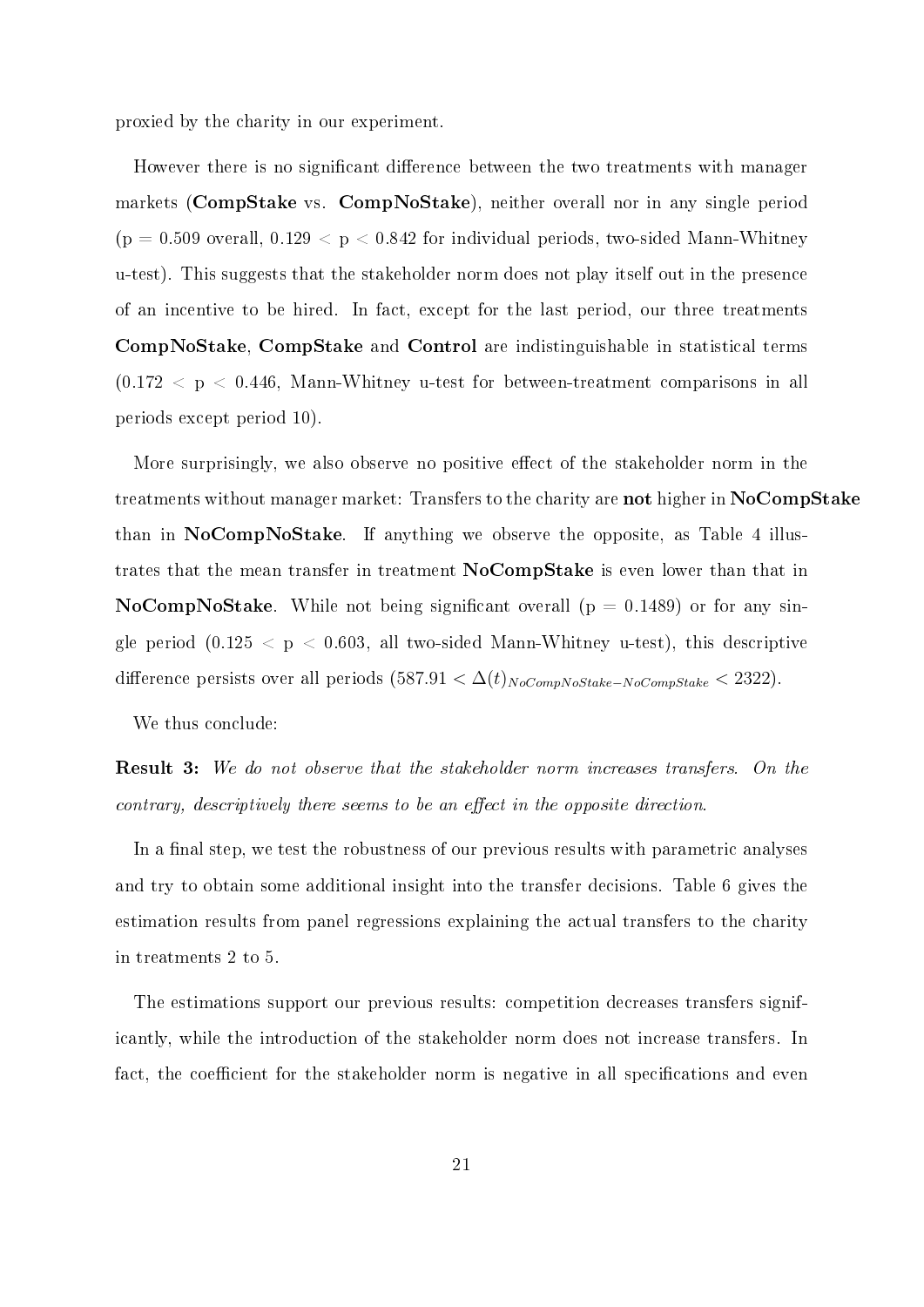|                            | (1)         | (2)         | (3)         | (4)         |
|----------------------------|-------------|-------------|-------------|-------------|
|                            |             |             |             |             |
| Period                     | 80.17*      | 129.2*      | 129.2*      | 129.2*      |
|                            | (44.06)     | (69.14)     | (69.29)     | (69.45)     |
| Last Period                | 2,282***    | 117.8       | 117.8       | 117.8       |
|                            | (657.3)     | (500.6)     | (501.7)     | (502.8)     |
| Stake                      | $-479.1$    | $-1,561$    | $-1,729$    | $-1,877*$   |
|                            | (484.7)     | (1,163)     | (1,126)     | (983.1)     |
| Competition                | $-3,097***$ | $-3,899***$ | $-3,865***$ | $-4,125***$ |
|                            | (613.9)     | (931.5)     | (930.4)     | (866.1)     |
| Period×Competition         |             | $-105.4$    | $-141.8*$   | $-140.5*$   |
|                            |             | (82.88)     | (76.83)     | (77.61)     |
| Last Period×Competition    |             | 4,797***    | $4.579***$  | $4.573***$  |
|                            |             | (1, 194)    | (1,157)     | (1, 164)    |
| $Stake \times Competition$ |             | 1,725       | 1,984*      | 1,889*      |
|                            |             | (1,216)     | (1,185)     | (1,044)     |
| Unemployed $_{t-4}$        |             |             | $2,278**$   | $2,161**$   |
|                            |             |             | (976.0)     | (943.6)     |
| Justice Sensitivity        |             |             | $464.6**$   | $500.1**$   |
|                            |             |             | (223.1)     | (219.7)     |
| Age                        |             |             |             | $-260.0***$ |
|                            |             |             |             | (79.84)     |
| Female                     |             |             |             | 319.6       |
|                            |             |             |             | (447.9)     |
| Constant                   | $4.209***$  | 4,696***    | $3,200**$   | $9,162***$  |
|                            | (667.4)     | (884.4)     | (1,290)     | (2,329)     |
|                            |             |             |             |             |
| Observations               | 460         | 460         | 460         | 460         |
| Number of subjid           | 81          | 81          | 81          | 81          |
| Overall $R^2$              | 0.319       | 0.372       | 0.397       | 0.469       |
| Prob > chi2                | < 0.001     | < 0.001     | < 0.001     | < 0.001     |

Table 6: Random effects GLS estimation of transfers to charity

Clusters on group level; Robust Standard errors in parentheses; \*\*\*  $p < 0.01$ , \*\*  $p < 0.05$ , \*  $p < 0.10$ ; Only actually implemented transfers are used. An estimation with all data from the the strategy method obtains qualitatively similar results. See Table 8 in the Appendix.

becomes weakly signicant after adding several controls (Model 4). We do observe a positive interaction of stakeholder norm and competition ( $Norm \times Competition$ ), but its net effect is negligible, given the negative coefficient for the main effect.

The panel regression allows us to investigate some developments over time. We ob-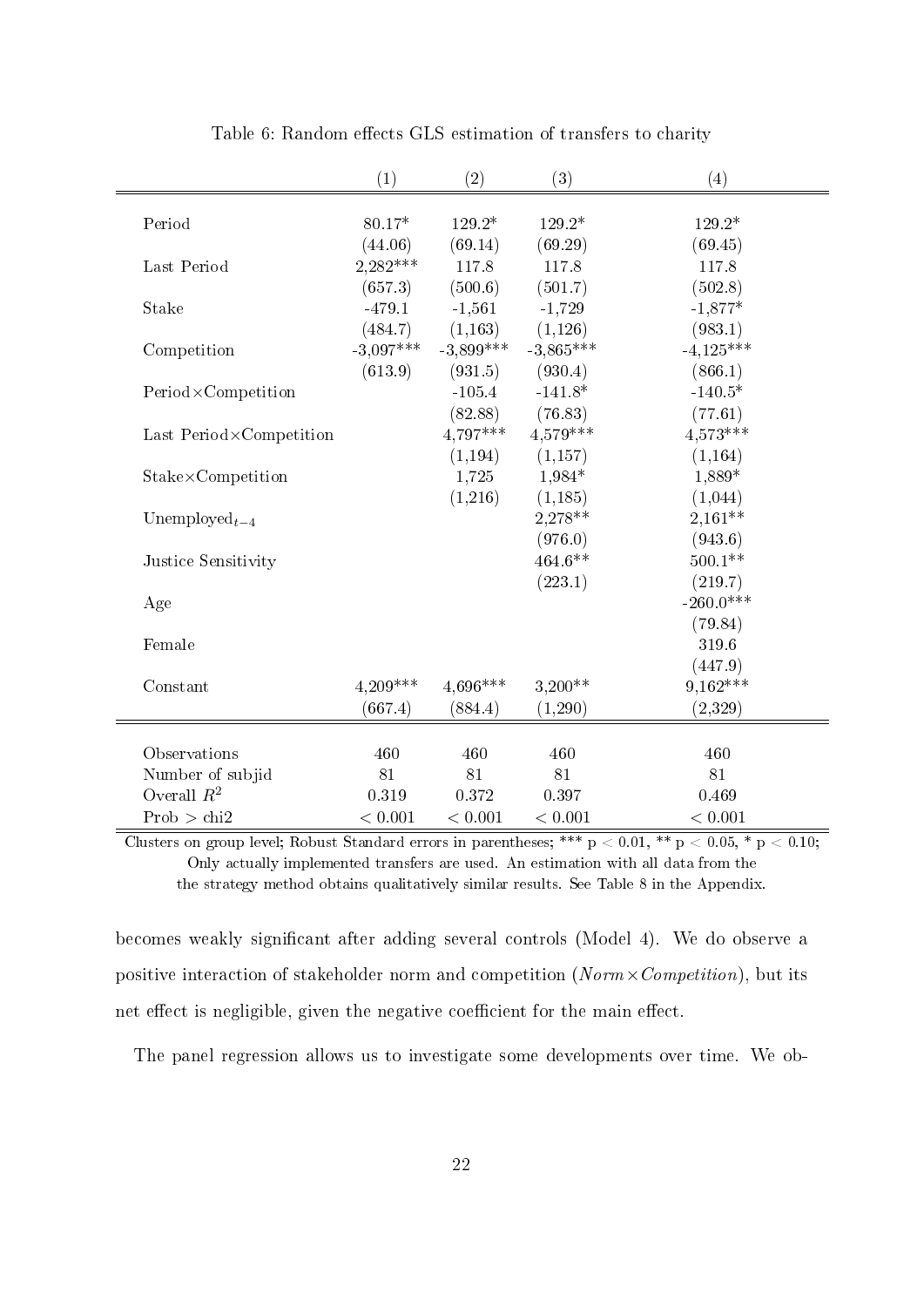serve a general increase of transfers over time and a huge and highly signicant increase in the last period. As Models 2, 3, and 4 demonstrate this last period increase is limited to the treatments with competition (with a signicant interaction effect Last  $Period \times Competition$  and a non-significant main effect Last Period). Furthermore, we observe evidence for the decrease of transfers due to the competition  $Pe$  $riod \times Competition$ ). With competition, managers face the risk of not being hired and this leads to additional adverse effects. After being unemployed for more than four periods, managers tend to transfer significantly higher amounts to the charity  $(\mathit{Unemployed}_{t-4}).$ We can only speculate whether this is caused by frustration, desire for revenge, image awareness or genuinely stronger concern for charity.

Models 3 and 4 also include a measure for personal sensitivity towards unjust behavior, as elicited using the Justice Sensitivity Questionnaire.<sup>18</sup> As might be expected, being sensitive to injustice is positively correlated with managers' transfers.

Parametric analyses therefore confirm our pervious results, and additionally we suggest:

**Result 4:** Transfers increase significantly if managers have a higher justice sensitivity and if they had been unemployed for at least four periods.

As a very last step we turn to elicited beliefs and post-questionnaire items. Additional insight into managers' decisions is provided by the beliefs which we elicited with every allocation decision, asking what shareholders would do if left to their own devices. We found that across all treatments, managers' beliefs were statistically indistinguishable from each other and from the true shareholder behavior in **Control** ( $p > 0.384$ , twosided Mann-Whitney u-test for all 10 between-treatment comparisons), meaning that

<sup>&</sup>lt;sup>18</sup> We were interested in the justice sensitivity scales from the perspectives of observers and perpetrators. However, both scales are significantly correlated in our sample (Spearman's rank correlation,  $p < 0.001$ ) with  $\rho = 0.6164$ ). Therefore, we generated one overall scale using both perspectives (Cronbach's  $\alpha = 0.804$ ) and used this as our Justice Sensitivity scale. Our results remain valid if we use only one of the sub scales.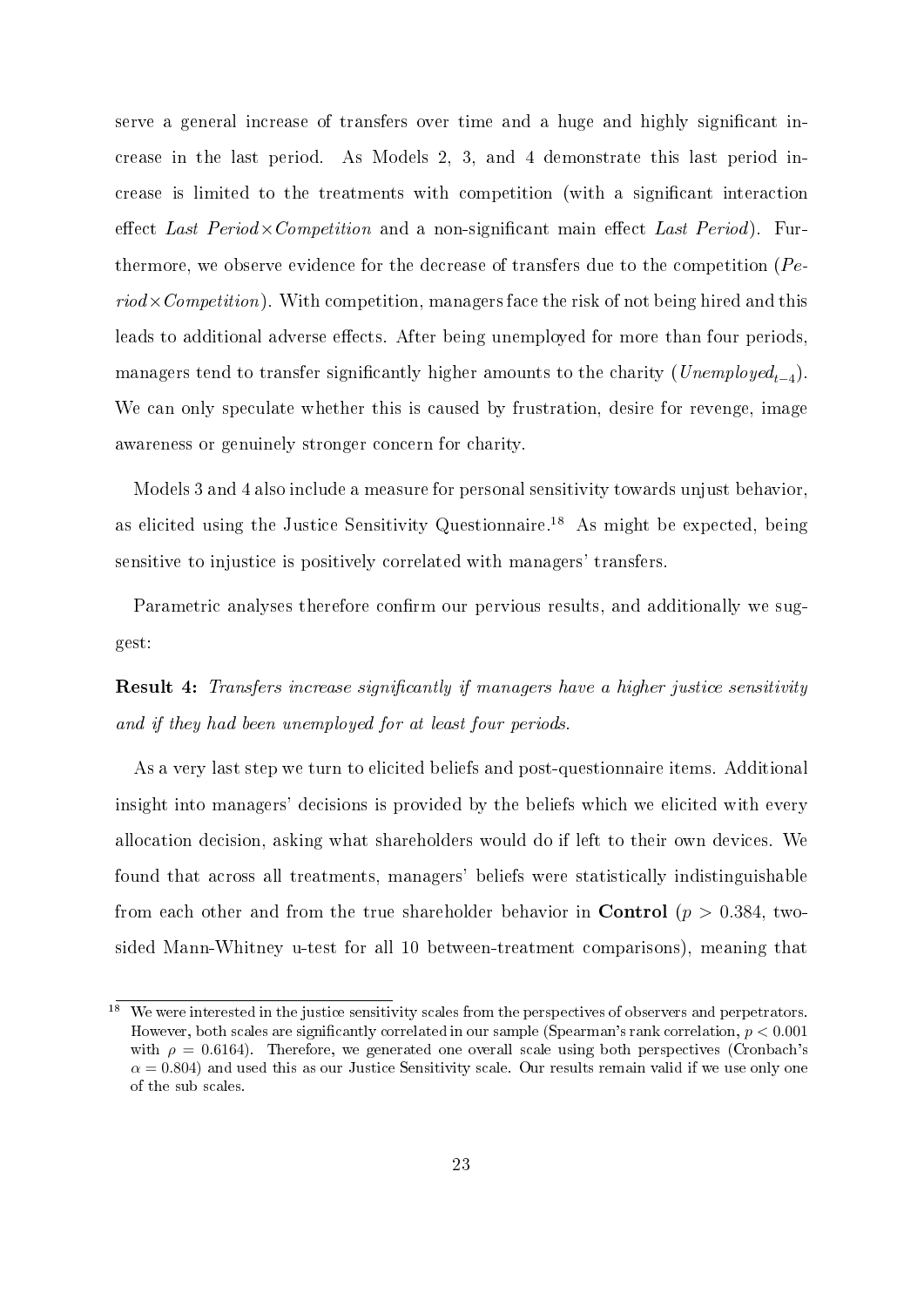managers were well-calibrated with respect to their shareholders' preferences.

Our post-questionnaire items cast more light on this finding. One of the five-level Likert items ("strongly disagree" to "strongly agree") that our subjects had to answer read "Managers felt bound to the expectations of their shareholders". Note that managers answering in the affirmative admitted noncompliance with their framed duties, according to which "a manager is not bound by the expectations and demands of the shareholder". In the two treatments with manager competition, 70 % and 62.5 % of subjects selected one of the two agreement levels of this item, but even in the treatments without manager competition, this percentage was still 20.83 % and 29.16 %, respectively. Overall, subjects in the treatments without competition replied with an average of 1.25 on the 0 to 4 Likert scale, while subjects in the competition treatments replied with a signicantly higher average of 2.67 (p < 0.001, Mann-Whitney u-test). The incentivized competition frame thus seems to have lowered managers' regard for the non-incentivized duties frame and given them a justification to submit to the competitive pressure.

Result 5: Managers were well aware of shareholders' preferences and chose to abandon their stated duties based on their perceived incentives to conform to the shareholders' expectations.

### 5 Summary and Discussion

We have conducted an experiment to cast shed light on some determinants of the efficacy of stakeholder legislation. In a dictator game variant with business framing, subjects were prompted to transfer any part of an exogenous endowment to the general public (represented by a charity) on behalf of their enterprise. In one condition, subjects were framed to be owner-managers, in four others they were shareholders or managers required to take complementary steps towards this decision.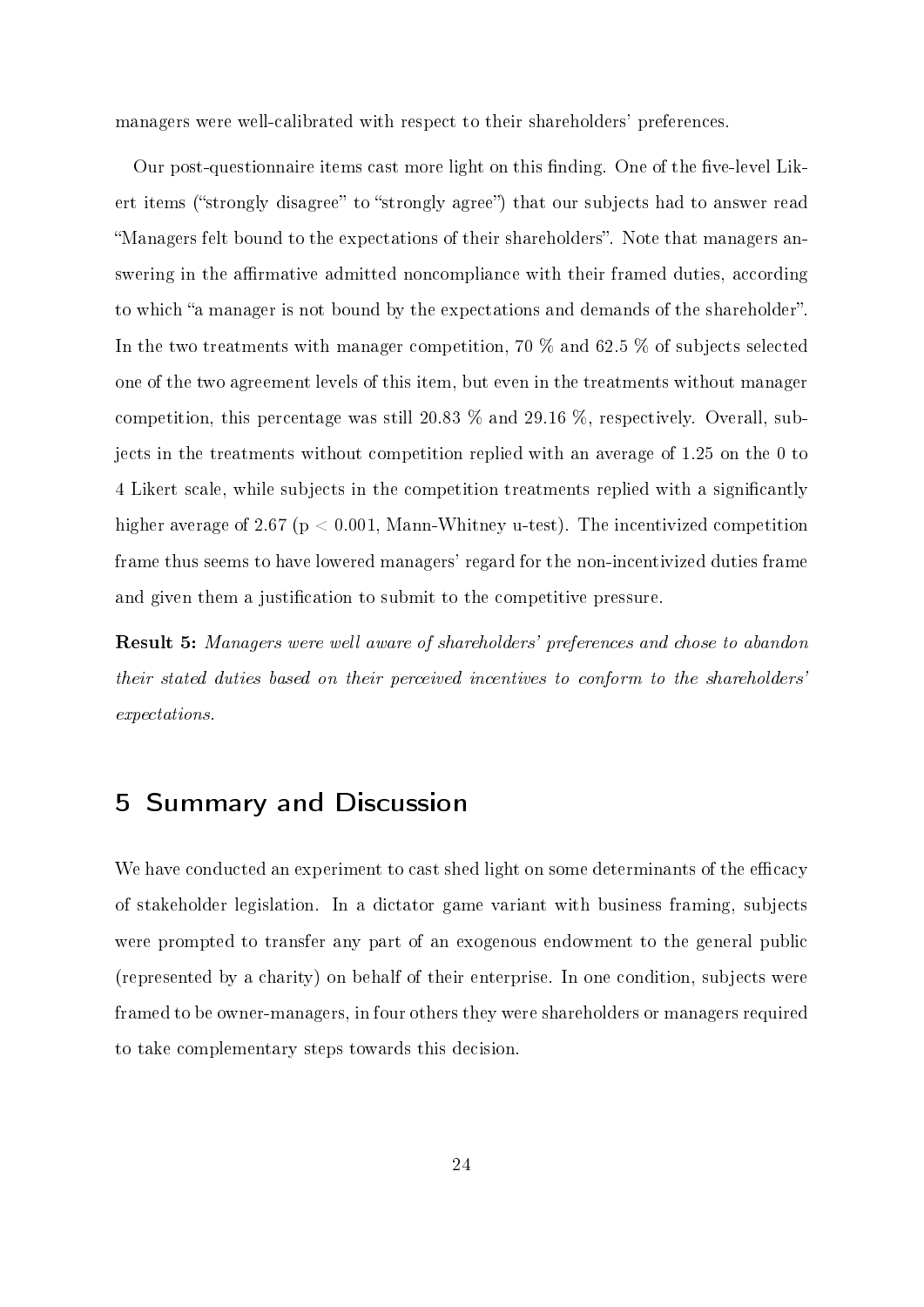In all treatments, the business framing strongly depressed transferred amounts, with less than half of the usually observed allotment going to charity. In treatments with a manager, these managers transferred signicantly higher amounts to the charity than shareholders had done themselves. This may be read as a case of agency costs, which in turn were reduced to almost zero if managers had to compete for their position. Such competition induced behavior virtually indistinguishable from shareholder behavior in the absence of managers. On the one hand, shareholders hired managers that were less other-regarding, on the other hand managers conformed consciously to what they (rightly) thought shareholders would expect.

When additionally prompting managers to pay due consideration to stakeholders such as the general public—as in Sec.  $4.1.1$  of the German Corporate Governance Code—this did not happen. Managers behaved no different in the presence of this norm. This even held if the institutionalized incentive of competition was lacking; if managers responded to the legal provision at all, they did so by lowering their transfers to charity.

One potential explanation might be that increasing the salience of stakeholder interests also increased the salience of shareholder interests. In our experiment managers were prompted to act in the "interest of the stakeholders  $[e.g.$  shareholders, employees, customers, general public<sup>"</sup> where subjects might have read the order in which the different constituencies appeared as a ranking of priority. Thus the apparent "stakeholder frame" of Sec.  $4.1.1$  GCGC may also be a "shareholder frame", in that it also emphasizes shareholder interests.<sup>19</sup> This points to the fact that in any given context, it may not be apparent which reference group a normative framing favors. In our experiment, as in reality, subjects may construe normative expectations quite differently than expected.

Our study tentatively suggests policy implications for the design of social enterprises

 $19$  Also, one might contend that a stakeholder norm does not imply charitable giving, but rather farsighted investments into the company's reputation, its home base environment (e.g. improving worker supply in the future by investing in schools today) or quite generally any measures that benefit the company in the long run. Yet if stakeholder value was nothing but long-term shareholder value, its raison d'être were quite questionable. See our argument above, in Section 2.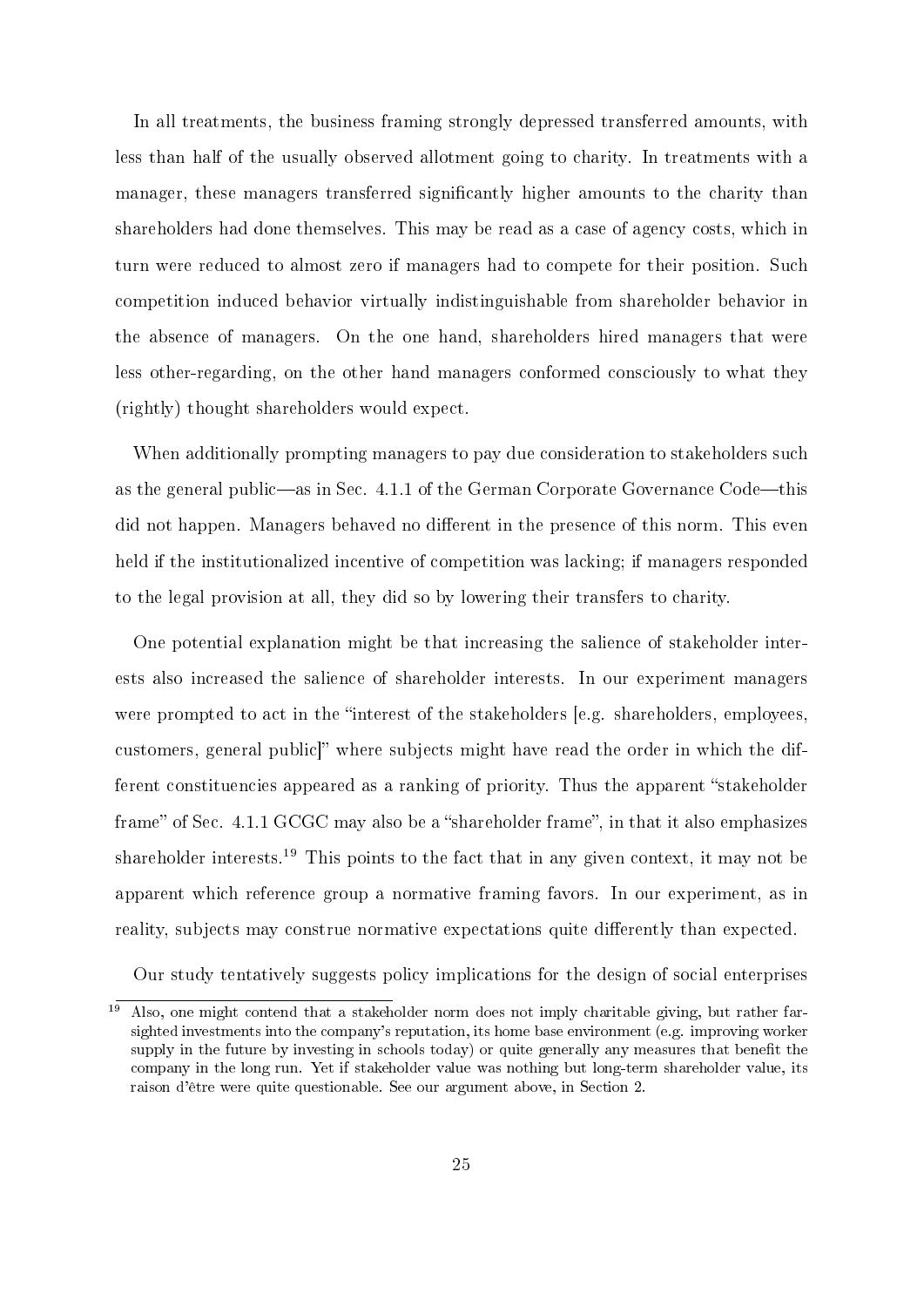such as low-profit limited liability companies and benefit corporations. Lawmakers must be careful to consider incentives, and should think carefully about how to phrase the stakeholder norm. Because of the managers' incentive to please shareholders, it might be ill-advised for benefit corporations to empower only shareholders. Unless shareholders in a benefit corporation are assumed to be very other-regarding, managers will first and foremost maximize shareholder value, just as in a classical corporation without any stakeholder norm. Anticipating that, investors in a benefit corporation need not be interested in social endeavors, so the label "benefit corporation" can not even be trusted to effectively select the "right" shareholders. Therefore, the incentive structure does deserve more careful attention by policy-makers.

Regarding the stakeholder norm itself, our results shed some doubt on whether such an appeal will be helpful at all. Maybe stakeholders are better off if directors are not faced with a list of constituencies in which shareholders feature prominently at the very top. Perhaps managers should be formally granted full discretion—which stakeholder norms usually confer upon them anyhow by some catch-all phrase like "any other pertinent factors or the interests of any other group that [the directors] deem appropriate".<sup>20</sup> On the other hand, lawmakers may just want to remind management that shareholders, too, are stakeholders to be considered. Given the results of this paper, however, such reminders are barely necessary as long as management acts under the threat of being sanctioned by shareholders, and by shareholders only.

Only a number of countries have yet introduced social enterprise forms like the benefit corporation. Thus the empirical investigation of stakeholder norms is still in its infancy. Obviously our study can only be a first attempt at empirically analyzing stakeholder norms. While it allows to disentangle different aspects that are inevitably confounded in the outside world, it does invite complementary field studies to check the robustness and bolster the external validity of our findings. For the time being, our results put a

 $20$  www.benefitcorp.net/for-directors/guidance-considering-stakeholder-interests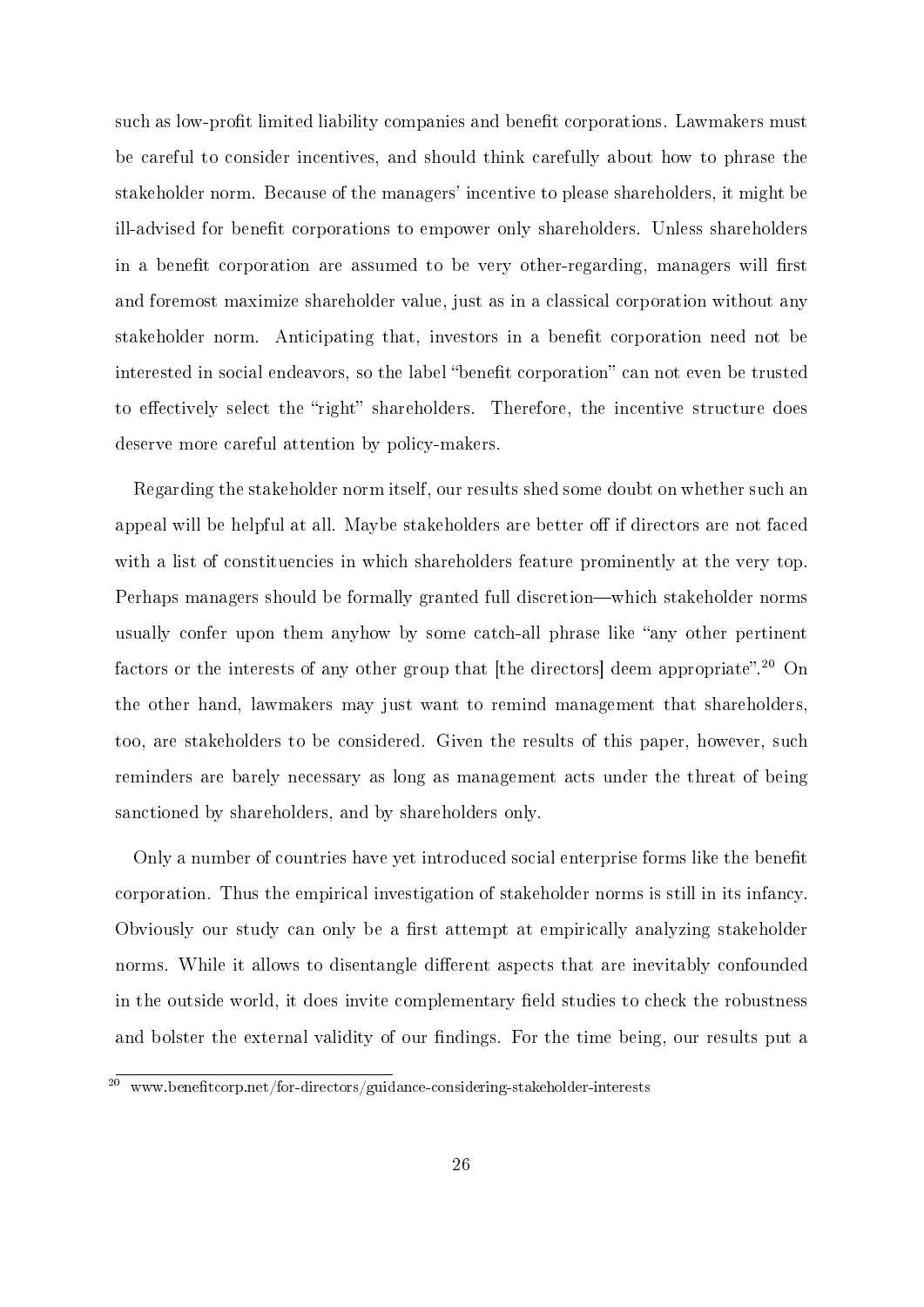tentative question mark over the efficacy of "stakeholder" norms which put shareholders in first position and are enforced exclusively by them.

## Bibliography

- Adams, R. B., A. N. Licht, and L. Sagiv (2011). Shareholders and stakeholders: How do directors decide? Strategic Management Journal  $32(12)$ , 1331-1355.
- Arlen, J., M. Spitzer, and E. Talley (2002). Endowment effects within corporate agency relationships. The Journal of Legal Studies  $31(1)$ , pp. 1-37.
- Bartling, B. and U. Fischbacher (2012). Shifting the blame: On delegation and responsibility. The Review of Economic Studies  $79(1)$ , 67-87.
- Berle, A. and G. Means (1932). The Modern Corporation and Private Property. New York: Harcourt, Brace and World. See also 2nd ed. 1967.
- Blair, M. and L. Stout (1999). A team production theory of corporate law. Virginia Law Review  $85(4)$ , 247-328.
- Blount, S. (1995). When social outcomes aren't fair: The effect of causal attributions on preferences. Organizational Behavior and Human Decision Processes  $63, 131-144$ .
- Bénabou, R. and J. Tirole (2010). Individual and corporate social responsibility. Economica  $77(305)$ , 1-19.
- Bolton, G. E. and A. Ockenfels (2000). ERC: A theory of equity, reciprocity, and competition. The American Economic Review  $90(1)$ , 166–193.
- Coffman, L. C. (2011). Intermediation reduces punishment (and reward). American Economic Journal: Microeconomics  $3(4)$ , 77-106.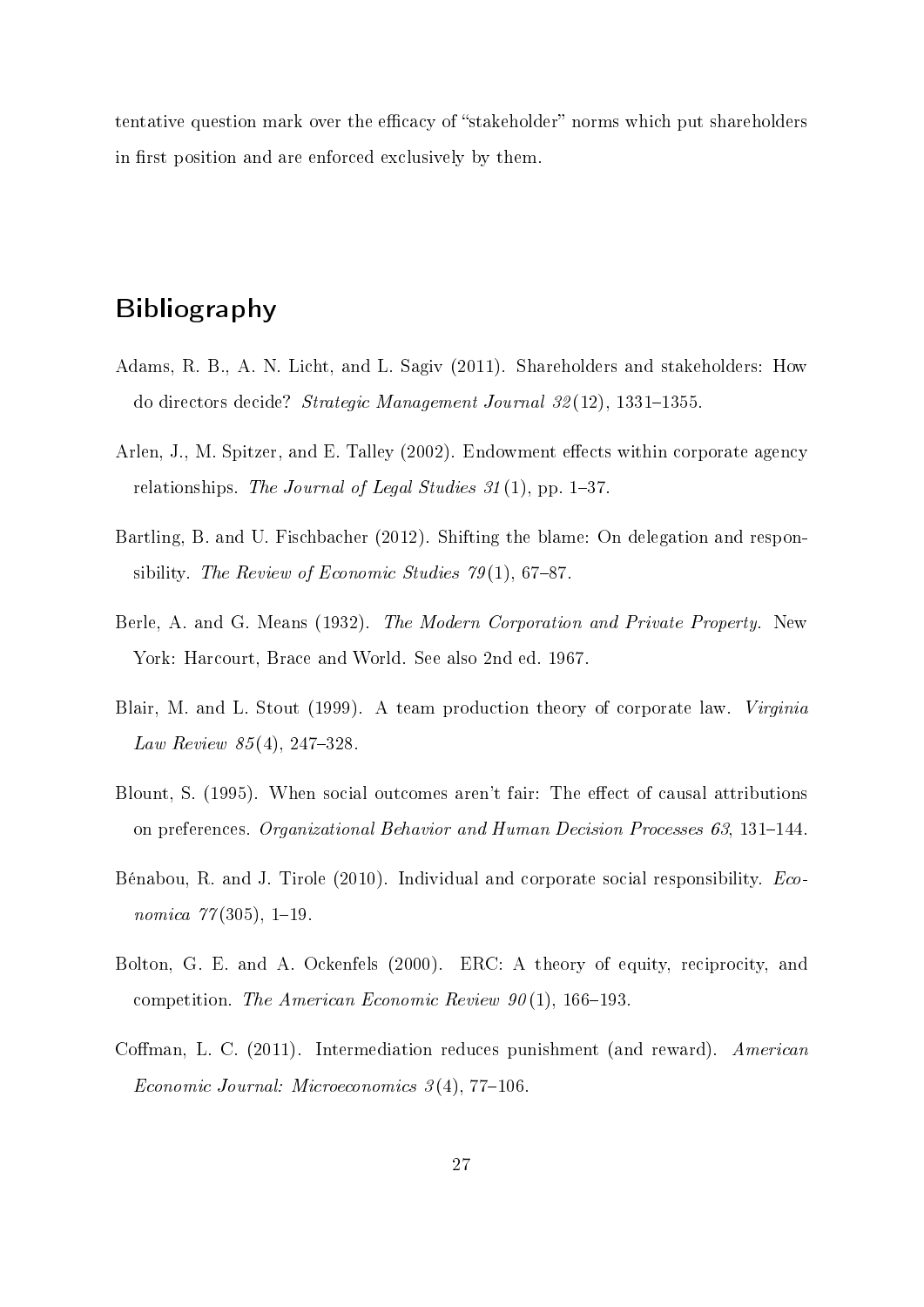- DeCelestino, C. M. (2007). Krispy Kreme, Sarbanes-Oxley, and corporate greed. University of Miami Business Law Review  $15(2)$ ,  $225-245$ .
- Eckel, C. C. and P. J. Grossman (1996). Altruism in anonymous dictator games. Games and Economic Behavior  $16$ ,  $181-191$ .
- Engel, C. (2011). Dictator games: a meta study. Experimental Economics 14, 583-610.
- Fehr, E. and K. M. Schmidt (1999). A theory of fairness, competition and cooperation. The Quarterly Journal of Economics  $114(3)$ , 817-868.
- Fershtman, C. and U. Gneezy (2001). Strategic delegation: An experiment. The RAND Journal of Economics  $32(2)$ , pp. 352-368.
- Fischbacher, U. (2007). Z-Tree: Zurich toolbox for ready-made economic experiments. Experimental Economics  $10(2)$ , 171–178.
- Fiss, P. C. and E. J. Zajac (2004). The diffusion of ideas over contested terrain: The (non)adoption of a shareholder value orientation among german firms. Administrative Science Quarterly  $49(4)$ , 501-534.
- Forsythe, R., J. L. Horowitz, N. E. Savin, and M. Sefton (1994). Fairness in simple bargaining experiments. Games and Economic Behavior  $6(3)$ , 347-369.
- Greenfield, K. (2005). New principles for corporate law. *Hastings Business Law Jour*nal  $1, 87-119$ .
- Greenfield, K. and P. C. Kostant (2003). An experimental test of fairness under agency and profit-maximization constraints (with notes on implications for corporate governance). George Washington Law Review  $71(4+5)$ , 983-1024.
- Greiner, B. (2004). An online recruitment system for economic experiments. In K. Kremer and V. Macho (Eds.), Forschung und wissenschaftliches Rechnen 2003, Volume 63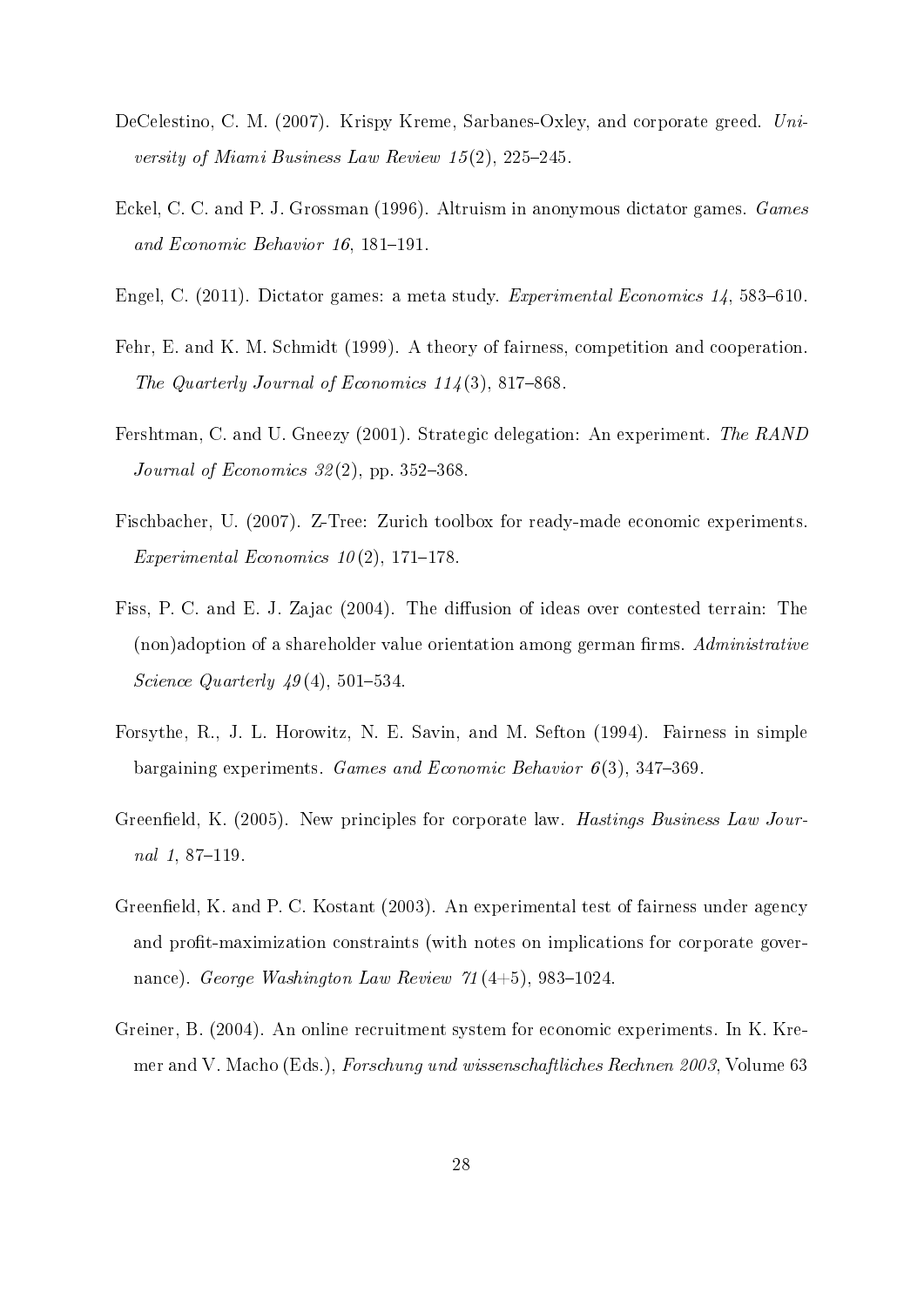of GWDG Bericht, pp. 79–93. Göttingen: Gesellschaft für Wissenschaftliche Datenverarbeitung.

- Hamman, J. R., G. Loewenstein, and R. A. Weber (2010). Self-interest through delegation: An additional rationale for the principal-agent relationship. American Economic  $Review~100(4),~1826-1846.$
- Hansmann, H. and R. Kraakman (2000). The end of history for corporate law. George $town Law Journal$  89, 439-468.
- Jürgens, U., K. Naumann, and J. Rupp (2000). Shareholder value in an adverse environment: the german case. Economy and Society  $29(1)$ , 54-79.
- Manâa, M. (2010). Legal business history. In Law and Society Association Conference, Chicago, USA.
- Murray, J. H. and E. I. Hwang (2011). Purpose with profit: Governance, enforcement, capital-raising and capital-locking in low-profit limited liability companies. University of Miami Law Review  $66(1)$ , 1-52.
- Plerhoples, A. (2012). Can an old dog learn new tricks? applying traditional corporate law principles to new social enterprise legislation. Transactions: The Tennessee Journal of Business Law  $13(2)$ ,  $221-265$ .
- Schmidt, W. and J. Meyer Landrut (1961). § 70 aktg. In C. H. Barz, R. Fischer, U. Klug, K. Mellerowicz, J. Meyer-Landrut, W. Schilling, and W. Schmidt (Eds.), Aktiengesetz:  $Großkommentar$  (2nd ed.)., pp. 430–445. Berlin: de Gruyter.
- Schmitt, M., M. Gollwitzer, J. Maes, and D. Arbach (2005). Justice sensitivity: Assessment and location in the personality space. European Journal of Psychological Assessment  $21(3)$ ,  $202-211$ .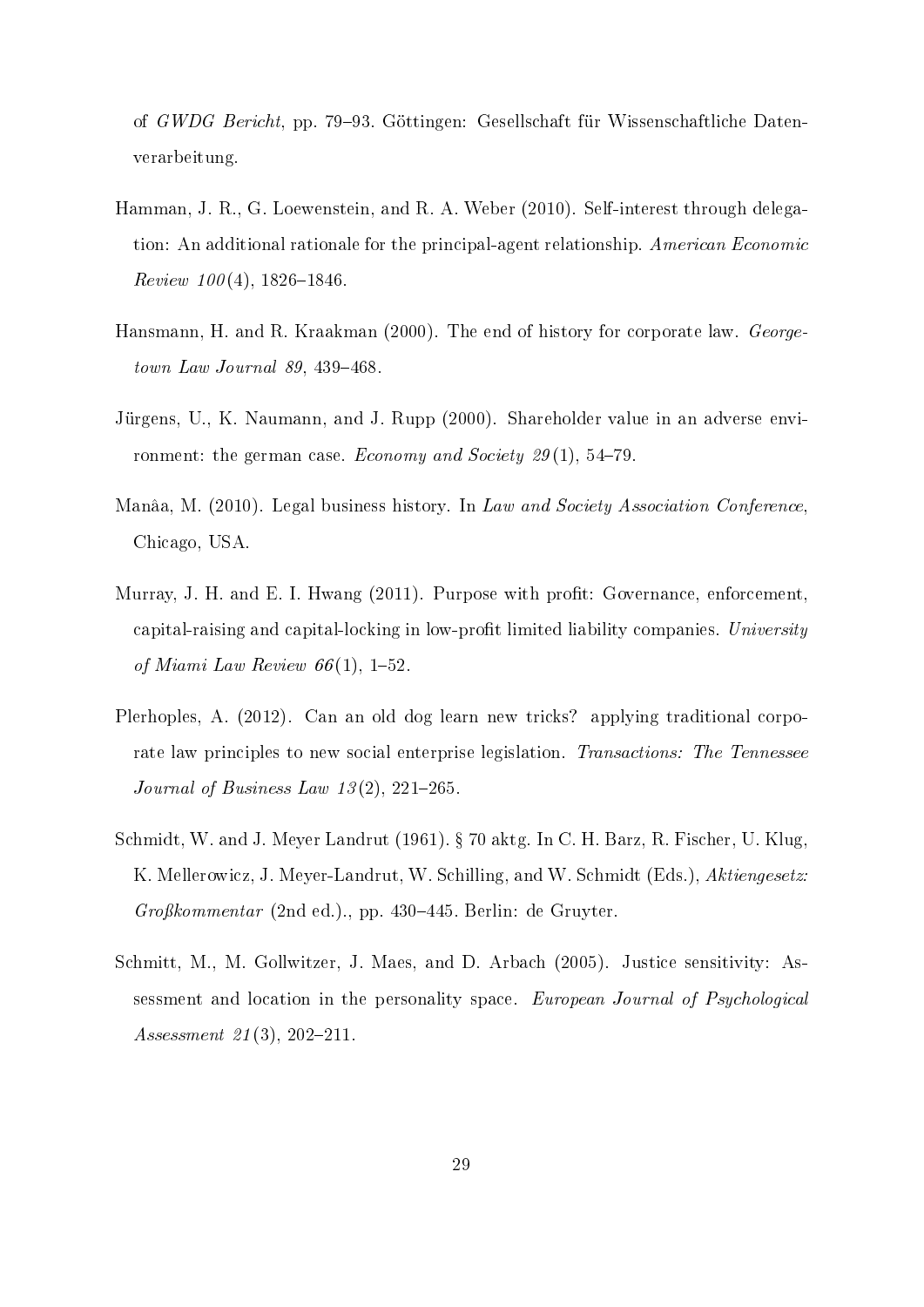- Selten, R. (1967). Die Strategiemethode zur Erforschung des eingeschränkt rationalen Verhaltens im Rahmen eines Oligopolexperiments. In H. Sauermann (Ed.), Beiträge zur experimentellen Wirtschaftsforschung, pp. 136-168. Tübingen: Mohr.
- Shleifer, A. and R. W. Vishny (1997). A survey of corporate governance. The Journal of Finance 52, 737-783.
- Timmerman, L., M. de Jongh, and A. Schild (2011). The rise of the social enterprise: How social enterprises are changing company law worldwide. In S. Muller, S. Zouridis, M. Frishman, and L. Kistemaker (Eds.), The Law of the Future and the Future of Law, pp. 305–319. Oslo: Torkel Opsahl.
- Von Werder, A. (2010). Zusammenwirken von vorstand und aufsichtsrat. In H.-M. Ringleb, T. Kremer, M. Lutter, and A. von Werder (Eds.), Kommentar zum Deutschen Corporate Governance Kodex (4th ed.)., pp. 351-554. München: Beck.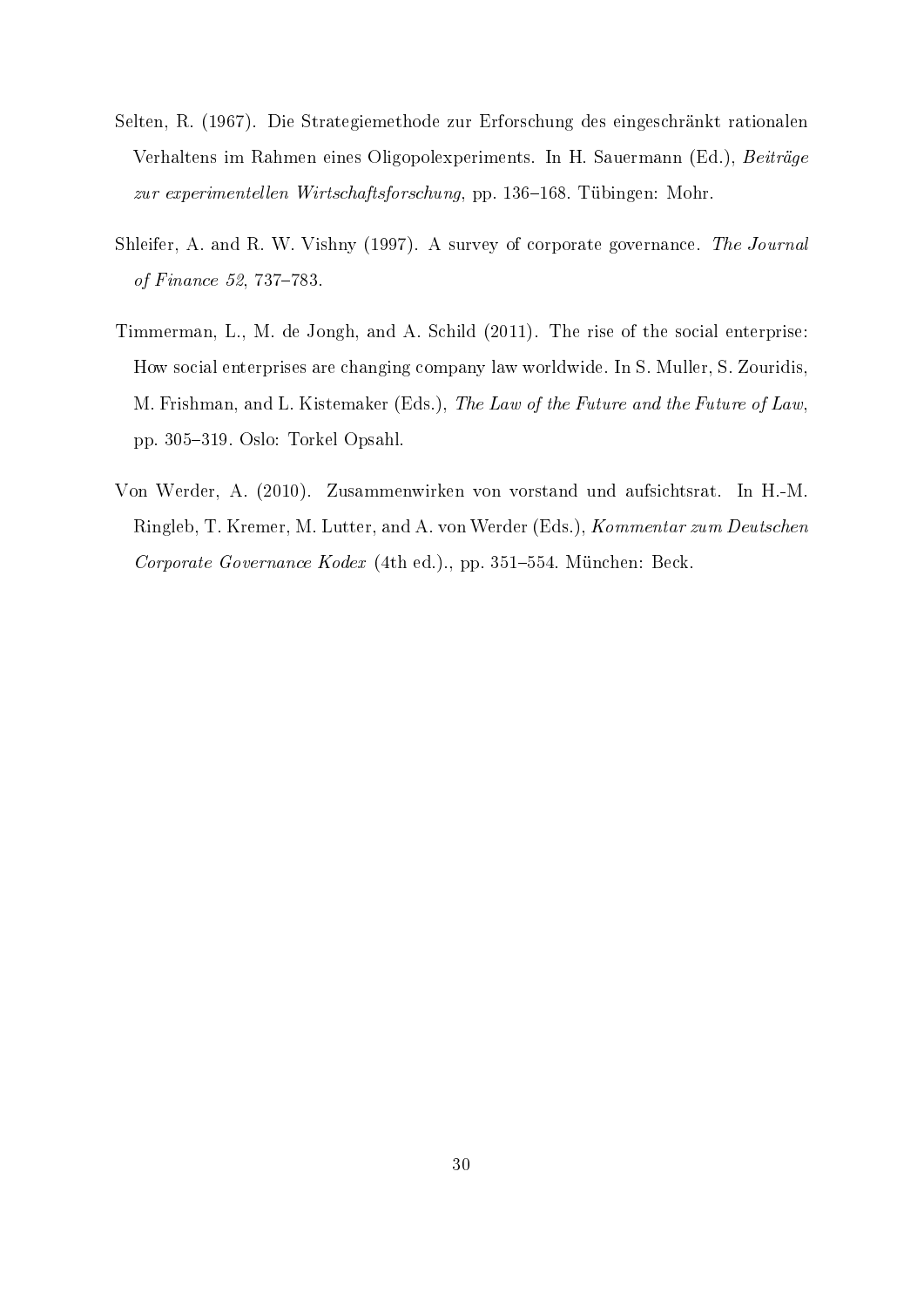# Appendix

|                  | (1)        | $\left( 2\right)$ | (3)        |
|------------------|------------|-------------------|------------|
| NoCompNoStake    | $4,357***$ | $4,357***$        | 4,834***   |
|                  | (949.1)    | (950.0)           | (945.5)    |
| NoCompStake      | 2,797***   | $2,797***$        | 3,137***   |
|                  | (773.2)    | (773.8)           | (821.3)    |
| CompNoStake      | 434.9      | 432.5             | 664.0      |
|                  | (375.6)    | (370.3)           | (504.3)    |
| CompStake        | 426.2      | 524.2             | 615.0      |
|                  | (418.9)    | (421.7)           | (473.9)    |
| Period           |            | $154.8***$        | $154.8***$ |
|                  |            | (38.40)           | (38.33)    |
| Age              |            |                   | $-204.1**$ |
|                  |            |                   | (80.89)    |
| Female           |            |                   | 614.5      |
|                  |            |                   | (429.5)    |
| Constant         | $1,061***$ | 210.0             | $4,291**$  |
|                  | (286.7)    | (362.2)           | (1,740)    |
|                  |            |                   |            |
| Observations     | 590        | 590               | 590        |
| Number of subjid | 94         | 94                | 94         |
| Prob > chi2      | < 0.001    | < 0.001           | < 0.001    |
| Overall $R^2$    | 0.308      | 0.325             | 0.376      |

Table 7: Random effects  ${\rm GLS}$  estimation of treatments

| Treatment coefficients are with respect to the control treatment.       |  |  |  |  |
|-------------------------------------------------------------------------|--|--|--|--|
| Standard errors in parentheses; *** $p<0.01$ , ** $p<0.05$ , * $p<0.10$ |  |  |  |  |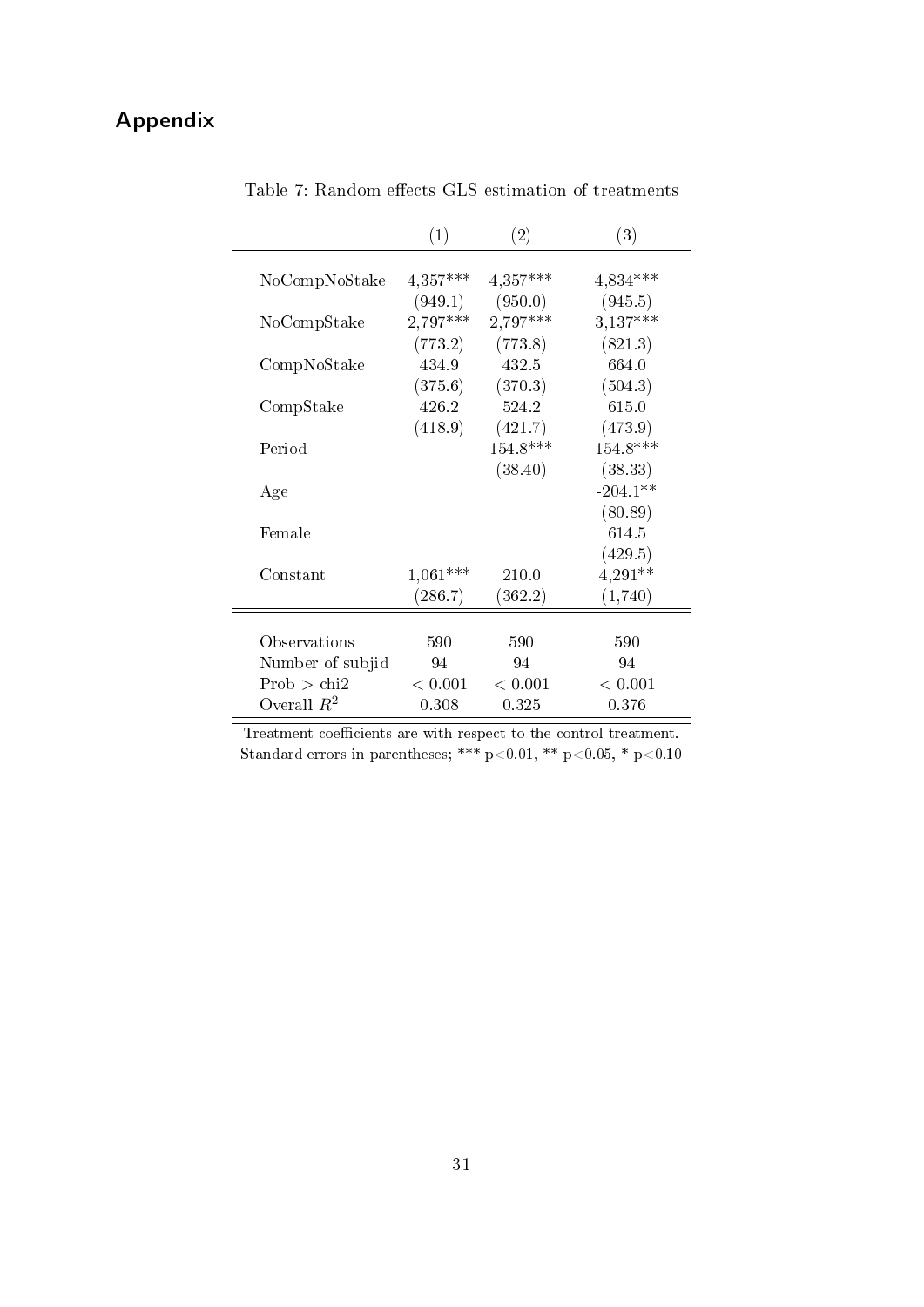|                         | (1)         | (2)         | (3)         | (4)         |
|-------------------------|-------------|-------------|-------------|-------------|
|                         |             |             |             |             |
| Period                  | 78.78*      | $129.2*$    | 129.2*      | 129.2*      |
|                         | (47.61)     | (68.88)     | (68.95)     | (69.03)     |
| Last Period             | $3,004***$  | 117.8       | 117.8       | 117.8       |
|                         | (526.9)     | (498.7)     | (499.3)     | (499.9)     |
| Norm                    | $-668.7*$   | $-1,561$    | $-1,765$    | $-1,903*$   |
|                         | (405.2)     | (1,159)     | (1,118)     | (980.7)     |
| Competition             | $-2,847***$ | $-3,487***$ | $-3,303***$ | $-3,666***$ |
|                         | (608.1)     | (919.4)     | (911.5)     | (829.3)     |
| Period×Competition      |             | $-68.77$    | $-130.3$    | $-128.1$    |
|                         |             | (91.19)     | (84.80)     | (84.90)     |
| Norm×Competition        |             | 1,219       | 1,432       | 1,443       |
|                         |             | (1,208)     | (1, 155)    | (1,007)     |
| Last Period×Competition |             | 3,936***    | $4,039***$  | $4,035***$  |
|                         |             | (796.8)     | (775.7)     | (777.1)     |
| Unemployed $_{t-4}$     |             |             | 1,118**     | $1,077**$   |
|                         |             |             | (540.9)     | (531.6)     |
| Justice Sensitivity     |             |             | $564.3***$  | $582.6***$  |
|                         |             |             | (207.2)     | (207.1)     |
| Age                     |             |             |             | $-241.2***$ |
|                         |             |             |             | (72.25)     |
| Female                  |             |             |             | 371.9       |
|                         |             |             |             | (401.3)     |
| Constant                | $4,239***$  | 4,696***    | 2,879**     | 8,412***    |
|                         | (663.6)     | (881.1)     | (1,219)     | (2,103)     |
|                         |             |             |             |             |
| Observations            | 900         | 900         | 900         | 900         |
| Number of subjid        | 90          | 90          | 90          | 90          |
| Overall $R^2$           | 0.252       | 0.279       | 0.324       | 0.364       |
| Prob > chi2             | < 0.001     | < 0.001     | < 0.001     | < 0.001     |

Table 8: Random effects GLS estimation of transfers to stakeholder using all data

Clusters on group level; Robust Standard errors in parentheses; \*\*\* p  $< 0.01$ , \*\* p  $< 0.05$ , \* p  $< 0.10$ ; Data by all managers (hired or not) are used, in contrast to Table 6 above.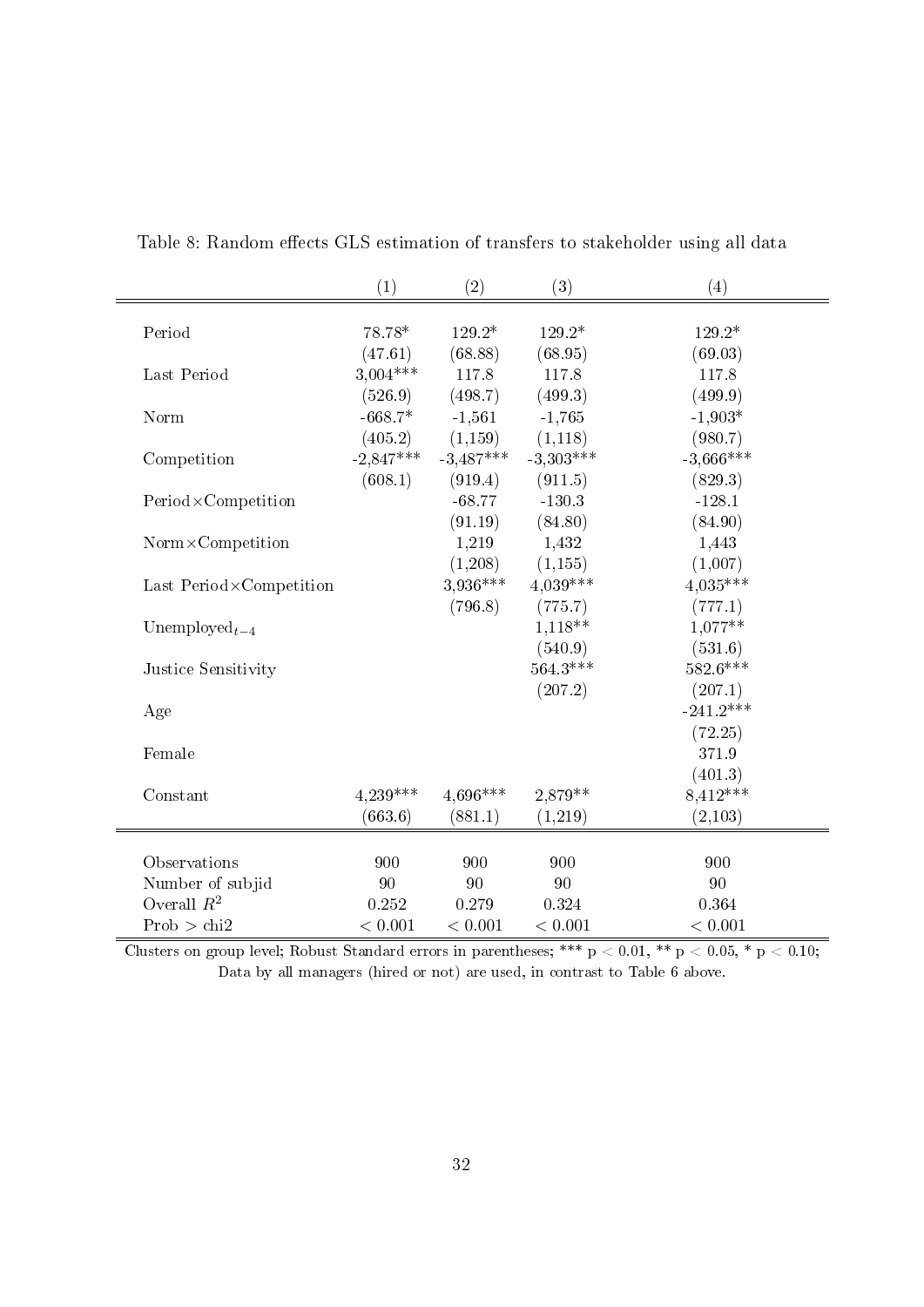|                                                                                             |                   |                                                    |                                                                                                                                                                                                                                                                                                                                                                                                                                                                                |                |                         | Entscheidungen in vorherigen Runden                                         |                                                                                                          |                   |
|---------------------------------------------------------------------------------------------|-------------------|----------------------------------------------------|--------------------------------------------------------------------------------------------------------------------------------------------------------------------------------------------------------------------------------------------------------------------------------------------------------------------------------------------------------------------------------------------------------------------------------------------------------------------------------|----------------|-------------------------|-----------------------------------------------------------------------------|----------------------------------------------------------------------------------------------------------|-------------------|
|                                                                                             |                   |                                                    |                                                                                                                                                                                                                                                                                                                                                                                                                                                                                | Runde          | <b>Manager</b>          |                                                                             | <b>Auszahlung</b><br><b>Aktionär</b>                                                                     | Spenden-<br>konto |
|                                                                                             |                   |                                                    |                                                                                                                                                                                                                                                                                                                                                                                                                                                                                | $\mathbf{1}$   | $\overline{2}$          | 一                                                                           | 2952                                                                                                     | 7048              |
|                                                                                             |                   |                                                    |                                                                                                                                                                                                                                                                                                                                                                                                                                                                                | $\overline{2}$ | $\overline{\mathbf{3}}$ | ŢΣ                                                                          | 8993                                                                                                     | 1007              |
|                                                                                             |                   |                                                    |                                                                                                                                                                                                                                                                                                                                                                                                                                                                                | 3              | 1                       | ŢΓ                                                                          | 9016                                                                                                     | 984               |
| bekommen.<br>Nehmen Sie an Sie wurden eingestellt:<br>erhalten sollen.<br>Governance Kodex) |                   | Sie erfahren zunächst nicht wer eingestellt wurde. | Der eingestellte Manager hat bereits 900 Taler auf seinem Konto gutgeschrieben<br>Bitte entscheiden Sie, wie viel der Aktionär und die Allgemeinheit jeweils<br>Die Aufgabe des Managers im deutschen Recht: Er "leitet das Unternehmen<br>unter Berücksichtigung der Belange der dem Unternehmen verbundenen<br>Gruppen (Stakeholder) [z.B. Aktionäre, Arbeitnehmer, Kunden, die Allgemeinheit]<br>mit dem Ziel nachhaltiger Wertschöpfung." (Ziff. 4.1.1 Deutscher Corporate |                |                         |                                                                             |                                                                                                          |                   |
| Maximum<br>Aktionär<br><b>Minimum</b><br>Spendenkonto                                       | 10000<br>$\Omega$ | $\vert \cdot \vert$<br>$\Box$                      | Aktionär<br>8833<br>Spendenkonto:<br>1167                                                                                                                                                                                                                                                                                                                                                                                                                                      |                | $\overline{ }$          | <b>Minimum</b><br>$\mathbf{0}$<br>Aktionär<br>10000 Maximum<br>Spendenkonto | Bitte treffen Sie Ihre Entscheidung<br>durch Verschieben des Reglers und<br>bestätigen Sie Ihre Eingabe. | OK                |

Figure 3: Screenshot: Allocation decision by the manager